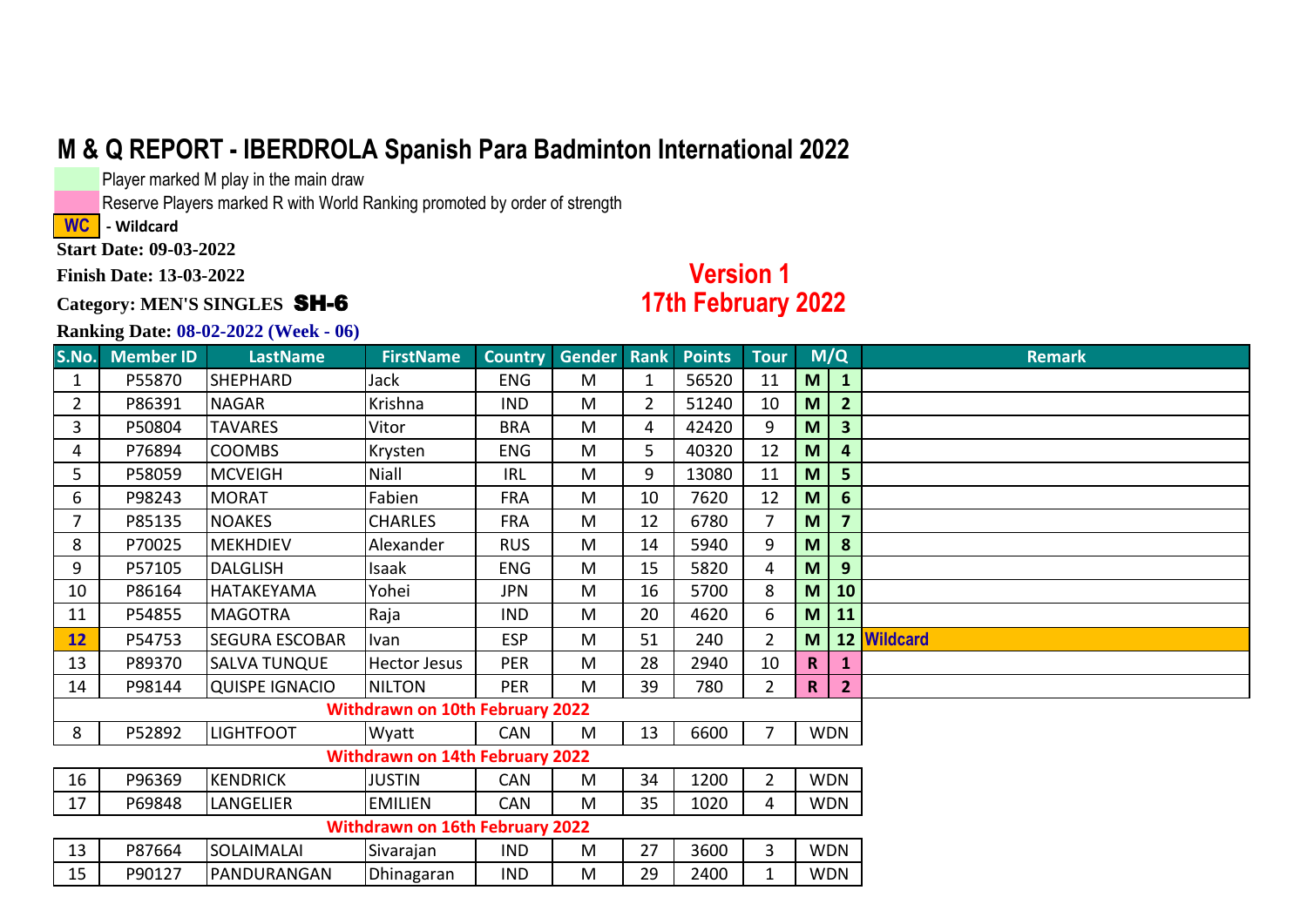Player marked M play in the main draw

Reserve Players marked R with World Ranking promoted by order of strength

**Start Date: 09-03-2022**

**Finish Date: 13-03-2022**

**Category: MEN'S SINGLES** SL-3

### **Version 1 17th February 2022**

| S.No.          | <b>Member ID</b> | <b>LastName</b>   | <b>FirstName</b>                       | <b>Country</b> | <b>Gender</b> | <b>Rank</b> | <b>Points</b> | <b>Tour</b> |   | M/Q            |
|----------------|------------------|-------------------|----------------------------------------|----------------|---------------|-------------|---------------|-------------|---|----------------|
| 1              | P63237           | <b>BHAGAT</b>     | Pramod                                 | <b>IND</b>     | M             | 1           | 57350         | 13          | M | 1              |
| $\overline{2}$ | P69354           | <b>BETHELL</b>    | Daniel                                 | <b>ENG</b>     | M             | 2           | 49850         | 8           | M | $\overline{2}$ |
| 3              | P84161           | <b>SARKAR</b>     | Manoj                                  | <b>IND</b>     | М             | 3           | 39100         | 13          | M | 3              |
| 4              | P81621           | <b>FUJIHARA</b>   | Daisuke                                | <b>JPN</b>     | M             | 5           | 23600         | 12          | M | 4              |
| 5              | P77330           | <b>CHYRKOV</b>    | Oleksandr                              | <b>UKR</b>     | М             | 6           | 18400         | 11          | M | 5              |
| 6              | P70490           | <b>NITESH</b>     | Kumar                                  | <b>IND</b>     | М             | 7           | 18000         | 9           | M | 6              |
| 7              | P80780           | <b>KUMAR</b>      | Umesh Vikram                           | <b>IND</b>     | M             | 8           | 13600         | 13          | M | 7              |
| 8              | P55120           | <b>THOMAS</b>     | Mathieu                                | <b>FRA</b>     | М             | 9           | 13500         | 13          | M | 8              |
| 9              | P82317           | <b>DE VINATEA</b> | Pedro Pablo                            | <b>PER</b>     | М             | 10          | 11600         | 9           | M | 9              |
| 10             | P80289           | <b>ANSARI</b>     | <b>Mohammad Arwaz</b>                  | <b>IND</b>     | M             | 27          | 2700          | 3           | M | 10             |
| 11             | P80247           | <b>GUPTA</b>      | Nehal                                  | <b>IND</b>     | M             | 0           | 0             | 0           | M | <b>11</b>      |
|                |                  |                   | <b>Withdrawn on 09th February 2022</b> |                |               |             |               |             |   |                |
| 12             | P74457           | <b>EZE</b>        | <b>CHUKWUEBUKA SUNDAY</b>              | <b>NGR</b>     | M             | 13          | 7500          | 2           |   | <b>WDN</b>     |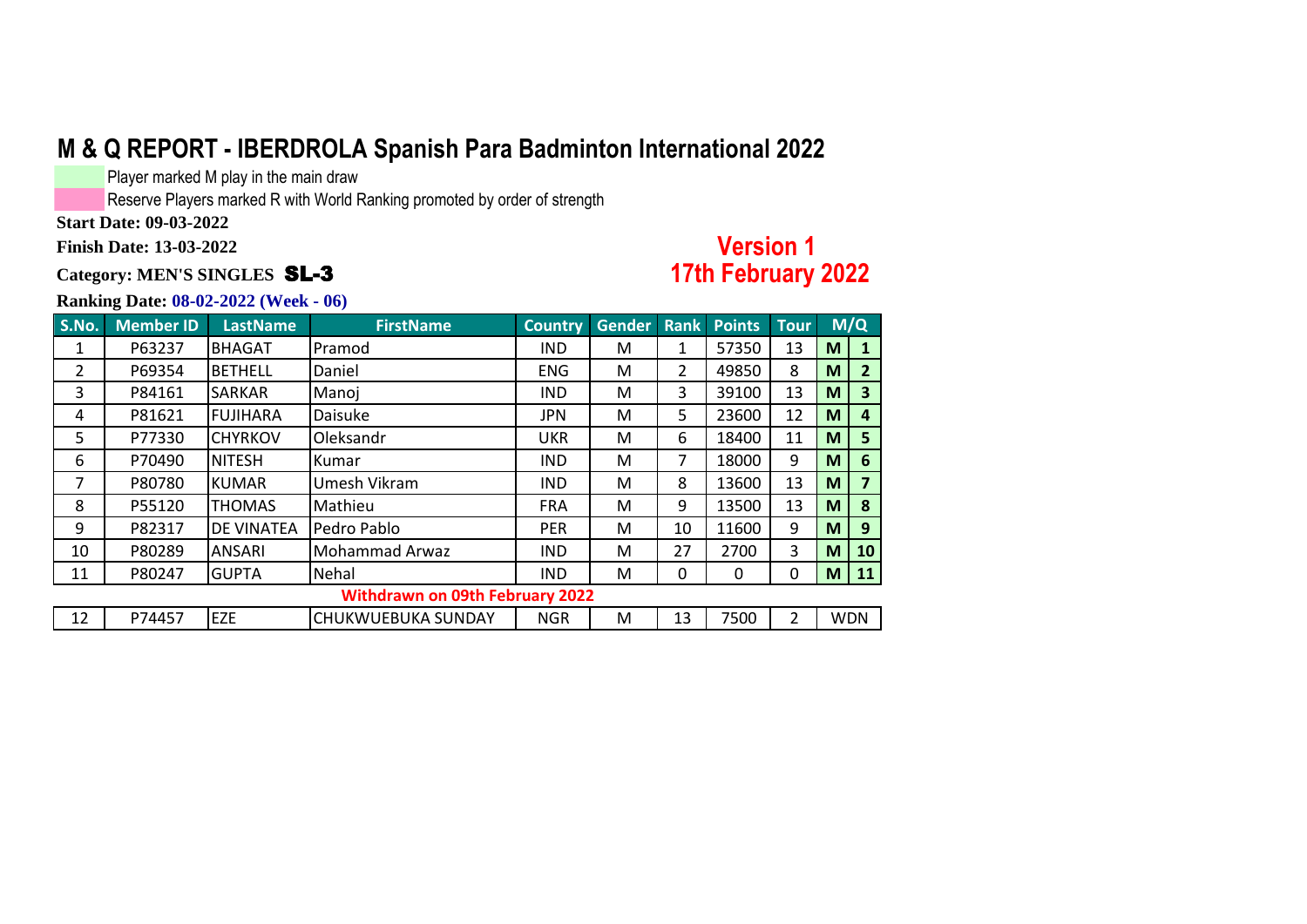Player marked M play in the main draw

Reserve Players marked R with World Ranking promoted by order of strength

**Start Date: 09-03-2022**

**Finish Date: 13-03-2022**

#### **Category: MEN'S SINGLES** SL-4

### **Version 1 17th February 2022**

| S.No. | <b>Member ID</b> | <b>LastName</b>       | <b>FirstName</b>                       | <b>Country</b> | Gender Rank |                | <b>Points</b> | <b>Tour</b> |             | M/Q                     |
|-------|------------------|-----------------------|----------------------------------------|----------------|-------------|----------------|---------------|-------------|-------------|-------------------------|
| 1     | P74923           | <b>MAZUR</b>          | Lucas                                  | <b>FRA</b>     | M           | $\mathbf{1}$   | 53865         | 13          | M           | 1                       |
| 2     | P99394           | <b>TARUN</b>          | Tarun                                  | <b>IND</b>     | M           | $\overline{2}$ | 34515         | 8           | M           | $\overline{2}$          |
| 3     | P75291           | <b>KADAM</b>          | Sukant                                 | <b>IND</b>     | M           | 4              | 30330         | 13          | M           | 3                       |
| 4     | P67854           | <b>NILSSON</b>        | Rickard                                | <b>SWE</b>     | M           | 8              | 14310         | 10          | M           | $\overline{\mathbf{4}}$ |
| 5     | P99718           | <b>KULIKOV</b>        | Pavel                                  | <b>RUS</b>     | M           | 10             | 11205         | 12          | M           | 5                       |
| 6     | P88143           | <b>HALLER</b>         | Tim                                    | <b>GER</b>     | M           | 11             | 11070         | 13          | M           | 6                       |
| 7     | P54838           | <b>DONTSOV</b>        | Oleg                                   | <b>RUS</b>     | M           | 12             | 10170         | 12          | M           | 7                       |
| 8     | P54483           | <b>GAIKWAD</b>        | Nilesh Balu                            | <b>IND</b>     | M           | 13             | 8010          | 4           | M           | 8                       |
| 9     | P74822           | <b>BOENING</b>        | <b>Nils</b>                            | GER            | M           | 21             | 4815          | 12          | M           | 9                       |
| 10    | P68016           | ADAM                  | Marcel                                 | GER            | M           | 22             | 4725          | 3           | M           | 10                      |
| 11    | P65687           | <b>POTT</b>           | Jan-Niklas                             | GER            | M           | 23             | 4275          | 10          | M           | 11                      |
| 12    | P88674           | <b>BISOYEE</b>        | Deep Ranjan                            | <b>IND</b>     | M           | 27             | 2520          | 4           | M           | 12                      |
| 13    | P58001           | <b>DANIEL</b>         | Diogo                                  | <b>POR</b>     | M           | 33             | 1935          | 9           | $\mathbf R$ | $\mathbf{1}$            |
| 14    | P67108           | <b>BANCES MORALES</b> | Renzo Diquez                           | <b>PER</b>     | M           | 42             | 765           | 2           | $\mathbf R$ | $\overline{2}$          |
| 15    | P61747           | <b>MUBIRU</b>         | Hassan                                 | <b>UGA</b>     | M           | 47             | 675           | 3           | $\mathbf R$ | $\overline{\mathbf{3}}$ |
| 16    | P77399           | <b>ANG</b>            | Chee Hiong                             | <b>SGP</b>     | M           | 81             | 90            | 1           | $\mathbf R$ | 4                       |
|       |                  |                       | <b>Withdrawn on 09th February 2022</b> |                |             |                |               |             |             |                         |
| 16    | P64915           | <b>NNANNA</b>         | Chigozie Jeremiah                      | <b>NGR</b>     | M           | $\mathbf 0$    | $\mathbf 0$   | 0           |             | <b>WDN</b>              |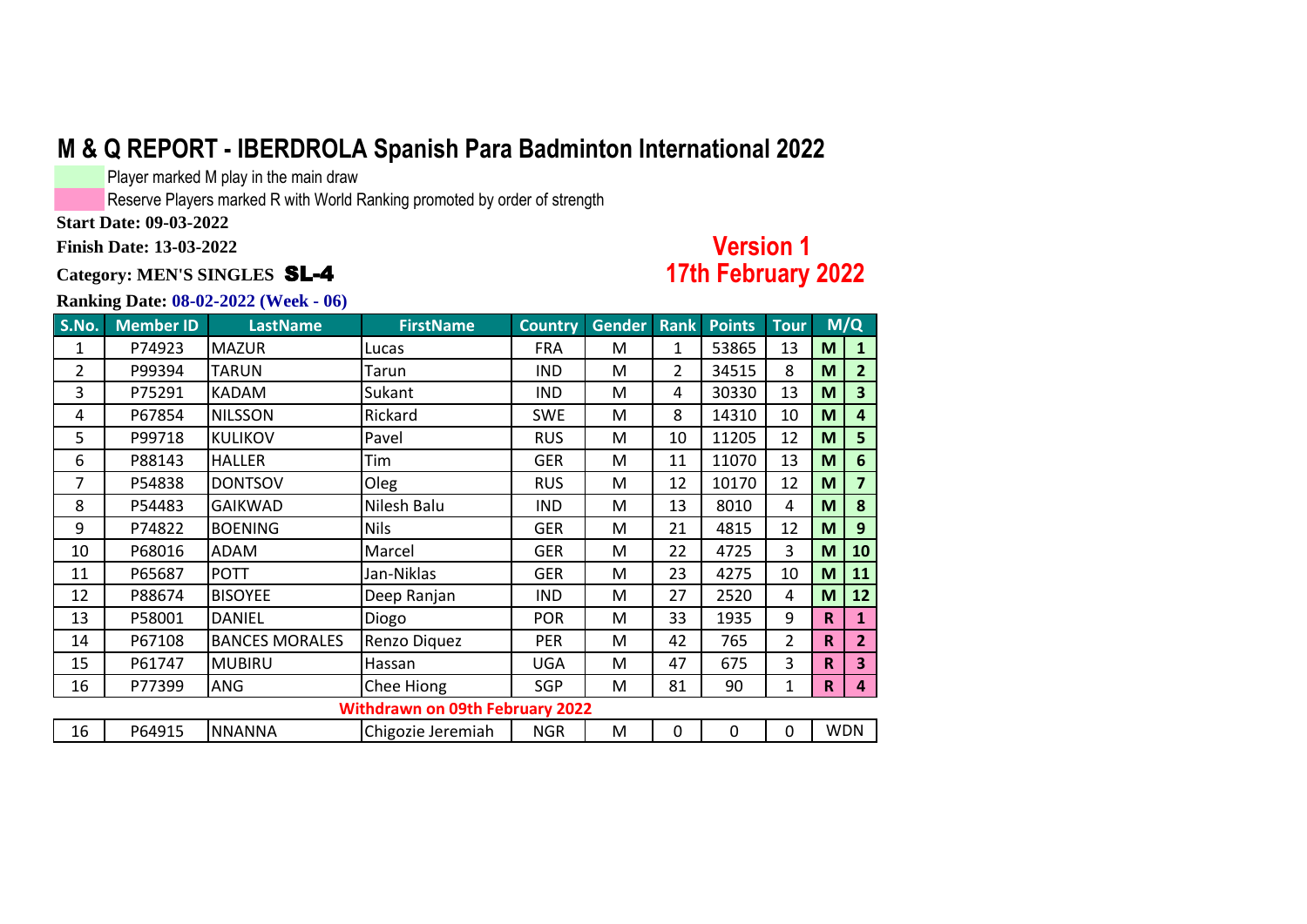Player marked M play in the main draw

Reserve Players marked R with World Ranking promoted by order of strength

**Start Date: 09-03-2022**

**Finish Date: 13-03-2022**

#### **Category: MEN'S SINGLES** SU-5

### **Version 1 17th February 2022**

| S.No. | <b>Member ID</b> | <b>LastName</b>   | <b>FirstName</b>     | <b>Country</b> | <b>Gender</b> | Rank           | <b>Points</b> | <b>Tour</b>  |             | M/Q            |
|-------|------------------|-------------------|----------------------|----------------|---------------|----------------|---------------|--------------|-------------|----------------|
| 1     | P61504           | <b>CHEAH</b>      | Liek Hou             | <b>MAS</b>     | М             | $\overline{2}$ | 48600         | 12           | M           | 1              |
| 2     | P63059           | <b>MROZ</b>       | Bartłomiej           | POL            | M             | 4              | 31100         | 13           | M           | $\overline{2}$ |
| 3     | P96687           | <b>IMAI</b>       | Taiyo                | <b>JPN</b>     | M             | 5.             | 22200         | 12           | M           | $\mathbf{3}$   |
| 4     | P66844           | <b>FANG</b>       | Jen-Yu               | <b>TPE</b>     | M             | 7              | 19450         | 10           | M           | 4              |
| 5     | P81921           | <b>LOQUETTE</b>   | Meril                | <b>FRA</b>     | М             | 8              | 18350         | 13           | M           | 5              |
| 6     | P80296           | <b>BARETHA</b>    | Chirag               | <b>IND</b>     | M             | 10             | 12700         | 11           | M           | 6              |
| 7     | P85166           | <b>MAKKAR</b>     | <b>HARDIK</b>        | <b>IND</b>     | М             | 12             | 8100          | $\mathbf{1}$ | M           | 7              |
| 8     | P60840           | <b>KUMAR</b>      | Raj                  | <b>IND</b>     | M             | 14             | 6450          | 12           | M           | 8              |
| 9     | P79983           | <b>AHMAD AZRI</b> | <b>Mohamad Faris</b> | <b>MAS</b>     | М             | 16             | 5350          | 7            | M           | 9              |
| 10    | P91201           | RAGUPATHI         | Ruthick              | <b>IND</b>     | M             | 23             | 3800          | 3            | M           | 10             |
| 11    | P78138           | <b>WILSON</b>     | David Jack           | <b>WAL</b>     | М             | 29             | 2550          | 6            | M           | 11             |
| 12    | P52885           | AIT BELLA         | Abdoullah            | <b>FRA</b>     | M             | 31             | 2400          | 7            | M           | 12             |
| 13    | P80042           | <b>DONKER</b>     | Joshua               | <b>NED</b>     | M             | 41             | 1150          | 9            | $\mathbf R$ | 1              |
| 14    | P81932           | <b>SERRANO</b>    | <b>PABLO</b>         | <b>ESP</b>     | M             | 44             | 950           | 5            | R           | $\overline{2}$ |

|    | <b>Withdrawn on 14th February 2022</b> |                |              |     |   |    |      |  |            |  |  |  |
|----|----------------------------------------|----------------|--------------|-----|---|----|------|--|------------|--|--|--|
| 10 | P65440                                 | IURA           | Tetsuo       | JPN | M | 22 | 4100 |  | <b>WDN</b> |  |  |  |
|    | Withdrawn on 16th February 2022        |                |              |     |   |    |      |  |            |  |  |  |
| 13 | P78637                                 | <b>GARG</b>    | Sumith Kumar | IND | M | 37 | 1500 |  |            |  |  |  |
| 13 | P82016                                 | <b>IPANEER</b> | <b>Karan</b> | IND | M | 40 | 1300 |  |            |  |  |  |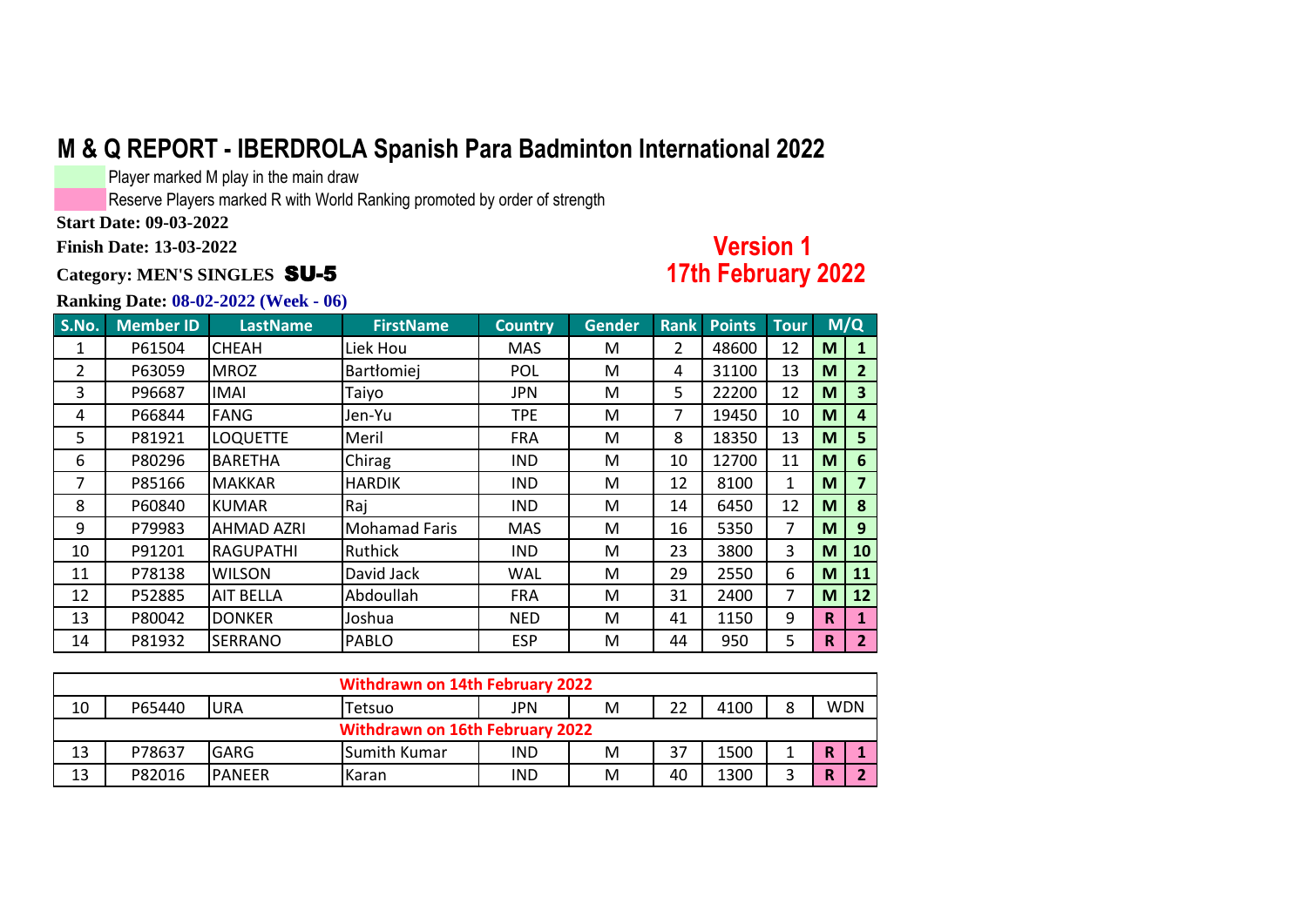Player marked M play in the main draw

Reserve Players marked R with World Ranking promoted by order of strength

**Start Date: 09-03-2022**

**Finish Date: 13-03-2022**

#### **Category: MEN'S SINGLES** WH-1

### **Version 1 17th February 2022**

| S.No. | <b>Member ID</b> | <b>LastName</b>          | <b>FirstName</b> | <b>Country</b> | Gender | <b>Rank</b>    | <b>Points</b> | <b>Tour</b>  |    | M/Q                     |
|-------|------------------|--------------------------|------------------|----------------|--------|----------------|---------------|--------------|----|-------------------------|
| 1     | P74577           | <b>WANDSCHNEIDER</b>     | Thomas           | <b>GER</b>     | M      | 5.             | 40625         | 12           | M  | 1                       |
| 2     | P98544           | RAMLI                    | Muhammad Ikhwan  | <b>MAS</b>     | м      | $\overline{7}$ | 26845         | 8            | M  | $\mathbf{2}$            |
| 3     | P76327           | <b>TOUPE</b>             | David            | <b>FRA</b>     | м      | 9              | 25480         | 13           | M  | $\overline{\mathbf{3}}$ |
| 4     | P80293           | <b>IMURAYAMA</b>         | Hiroshi          | JPN.           | M      | 10             | 25350         | 11           | M  | $\overline{4}$          |
| 5     | P93571           | INAGASHIMA               | Osamu            | JPN.           | м      | 12             | 23205         | 12           | M  | 5                       |
| 6     | P63031           | AFINOGENOV               | Konstantin       | <b>RUS</b>     | M      | 15             | 9750          | 6            | M  | 6                       |
| 7     | P72996           | <b>ALE</b>               | Prem Kumar       | <b>IND</b>     | M      | 16             | 8775          | 7            | M  | $\overline{7}$          |
| 8     | P74697           | <b>FOLLETT</b>           | David            | <b>ENG</b>     | м      | 18             | 6435          | 5            | M  | 8                       |
| 9     | P75698           | <b>CANO</b>              | Rodolfo          | <b>BRA</b>     | M      | 20             | 5980          | 2            | M  | 9                       |
| 10    | P53274           | <b>NISHIMURA</b>         | <b>KEITA</b>     | JPN.           | M      | 23             | 4550          | 3            | M  | 10                      |
| 11    | P55090           | <b>MOTERO</b>            | Francisco        | <b>ESP</b>     | м      | 33             | 2535          | 8            | M  | 11                      |
| 12    | P87817           | <b>FERRIGNO</b>          | Yuri             | <b>ITA</b>     | M      | 36             | 1950          | 10           | M  | 12                      |
| 13    | P93567           | <b>BILENKI</b>           | <b>MIKHAIL</b>   | <b>CAN</b>     | M      | 37             | 1755          | 6            | R. | 1                       |
| 14    | P69411           | <b>KUMAR</b>             | Shashank         | <b>IND</b>     | M      | 52             | 780           | 2            | R. | $\overline{2}$          |
| 15    | P79119           | <b>CARRION RODRIGUEZ</b> | Jordi            | <b>ESP</b>     | M      | 78             | 130           | $\mathbf{1}$ | R  | 3                       |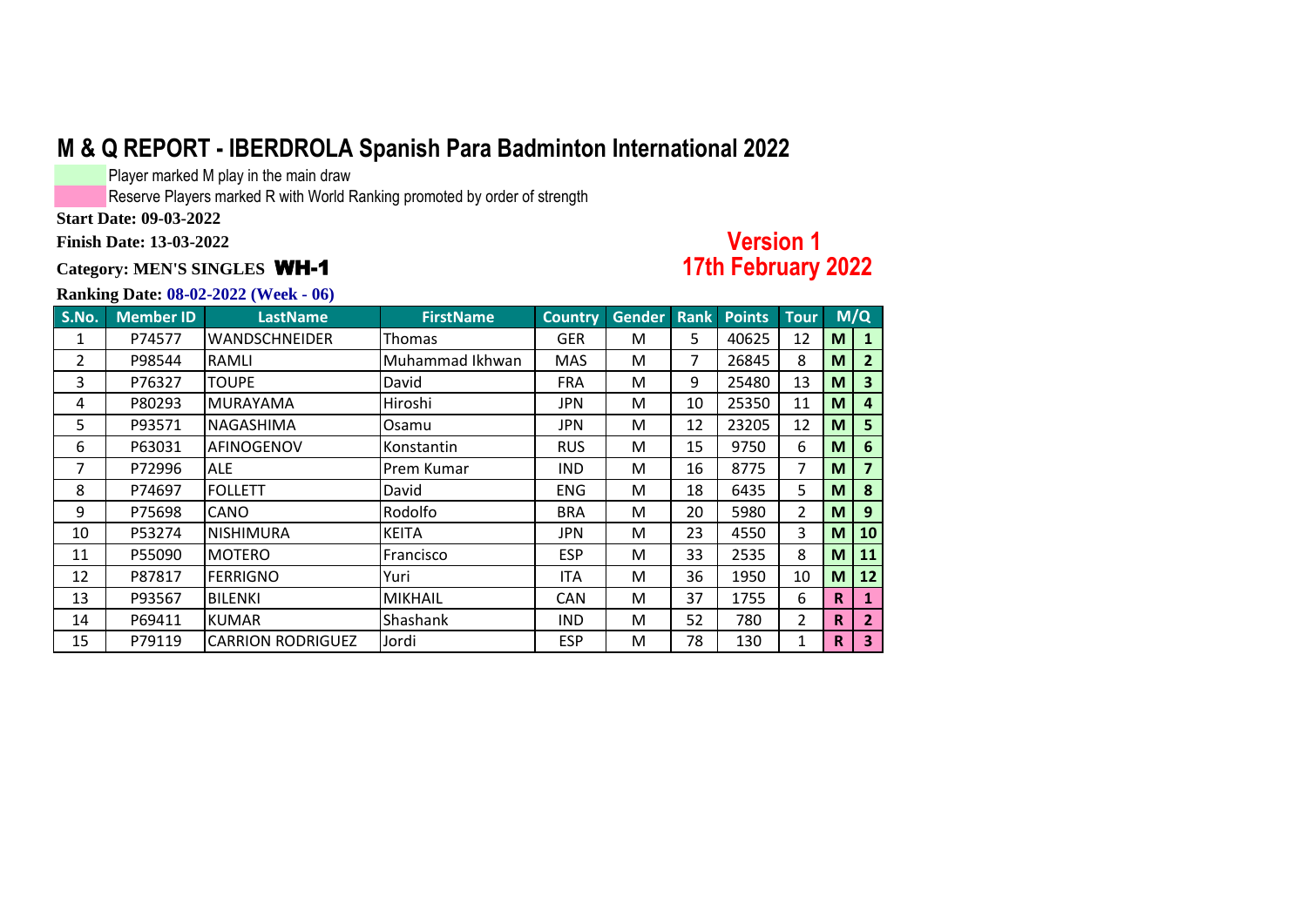Player marked M play in the main draw

Reserve Players marked R with World Ranking promoted by order of strength

**Start Date: 09-03-2022**

**Finish Date: 13-03-2022**

**Category: MEN'S SINGLES** WH-2

# **Version 1 17th February 2022**

| S.No. | <b>Member ID</b> | <b>LastName</b>  | <b>FirstName</b>    | <b>Country</b> | <b>Gender</b> | <b>Rank</b> | <b>Points</b> | <b>Tour</b>    |   | M/Q |
|-------|------------------|------------------|---------------------|----------------|---------------|-------------|---------------|----------------|---|-----|
|       | P62520           | KAJIWARA         | <b>DAIKI</b>        | <b>JPN</b>     | M             | 5           | 23500         | 10             | M |     |
| 2     | P62484           | <b>LEVI</b>      | Amir                | <b>ISR</b>     | M             | 6           | 22400         | 12             | M | 2   |
| 3     | P95625           | <b>HELLMANN</b>  | <b>Rick Cornell</b> | <b>GER</b>     | M             | 7           | 16400         | 13             | M | 3   |
| 4     | P61595           | <b>OLGIATI</b>   | Luca                | <b>SUI</b>     | M             | 11          | 10750         | 6              | M | 4   |
| 5     | P82543           | <b>GODOY</b>     | Julio Cesar         | <b>BRA</b>     | M             | 13          | 7900          | 6              | M | 5   |
| 6     | P80028           | <b>HUBAIDA</b>   | Abu                 | <b>IND</b>     | M             | 15          | 6650          | 7              | M | 6   |
| 7     | P77494           | <b>NOORLAN</b>   | Noor Azwan          | <b>MAS</b>     | M             | 17          | 6100          | $\overline{2}$ | M |     |
| 8     | P68052           | <b>JAKOBS</b>    | Thomas              | <b>FRA</b>     | M             | 19          | 5750          | 13             | M | 8   |
| 9     | P66996           | <b>MATSUMOTO</b> | Takumi              | <b>JPN</b>     | M             | 33          | 1500          | 1              | M | 9   |
| 10    | P92025           | <b>FERNANDEZ</b> | Ignacio             | <b>ESP</b>     | M             | 34          | 1100          | 3              | M | 10  |

|                                                                                                      | <b>Withdrawn on 09th February 2022</b> |                 |                                        |            |   |    |      |  |            |  |  |  |
|------------------------------------------------------------------------------------------------------|----------------------------------------|-----------------|----------------------------------------|------------|---|----|------|--|------------|--|--|--|
| 12<br>P65638<br>7500<br>⌒<br><b>WDN</b><br><b>DIXON</b><br><b>NGR</b><br><b>SEYI DADA</b><br>M<br>14 |                                        |                 |                                        |            |   |    |      |  |            |  |  |  |
| 13                                                                                                   | P61430                                 | <b>OZURUMBA</b> | Victor I.                              | <b>NGR</b> | M |    |      |  | <b>WDN</b> |  |  |  |
|                                                                                                      |                                        |                 | <b>Withdrawn on 16th February 2022</b> |            |   |    |      |  |            |  |  |  |
| 9                                                                                                    | P56485                                 | <b>KUMAR</b>    | Sanjeev                                | <b>IND</b> | M | 22 | 4500 |  | <b>WDN</b> |  |  |  |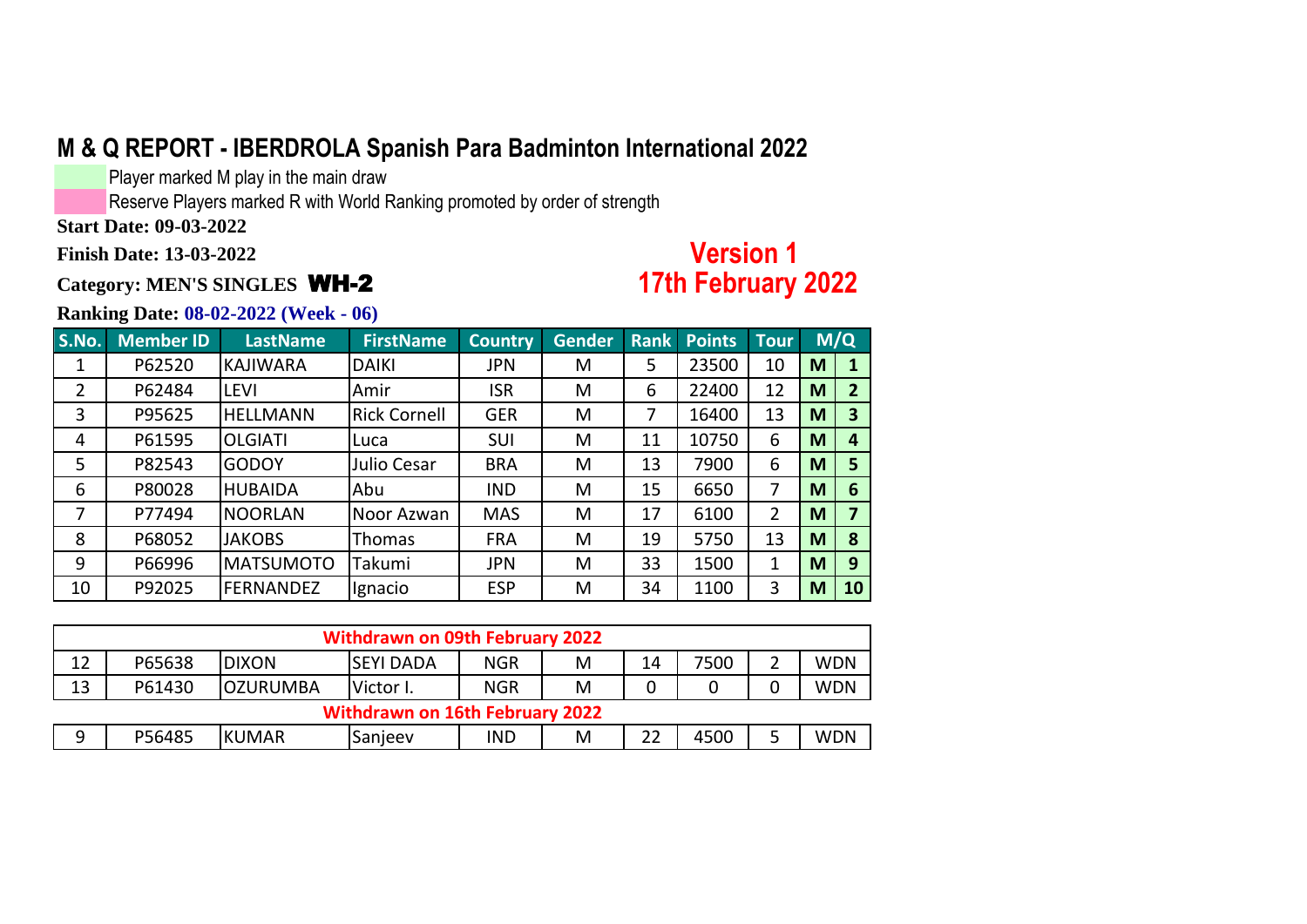Player marked M play in the main draw

Reserve Players marked R with World Ranking promoted by order of strength

**Start Date: 09-03-2022**

#### **Finish Date: 13-03-2022**

#### **Category: WOMEN'S SINGLES** SH-6

**Version 1 17th February 2022**

|                 | $\mathbf{F}$            |                      |                                     |    |       |                |                                                                                                                            |
|-----------------|-------------------------|----------------------|-------------------------------------|----|-------|----------------|----------------------------------------------------------------------------------------------------------------------------|
| S.No. Member ID | LastName                | <b>FirstName</b>     | Country Gender Rank Points Tour M/Q |    |       |                | <b>Remark</b>                                                                                                              |
| P52300          | <b>POVEDA FLORES</b>    | Carmen Giuliana      | PER                                 |    | 58400 | M <sub>1</sub> |                                                                                                                            |
| P98760          | <b>SZMIGIEL</b>         | Oliwia               | POL                                 |    | 17680 | $M$   2        |                                                                                                                            |
| P83925          | <b>FERNANDEZ VARGAS</b> | <b>RUBI MILAGROS</b> | <b>PER</b>                          |    | 11920 | M <sub>1</sub> | "FRD case. Pending confirmation of re-classification at the Spanish Para Badminton International II 2022 (1-6 March 2022)" |
| P79470          | <b>BORISOVA</b>         | Irina                | <b>RUS</b>                          |    | 6640  | $M$   4        |                                                                                                                            |
| P87730          | <b>KOZLOVA</b>          | <b>Nina</b>          | <b>UKR</b>                          | 10 | 5600  | <b>M</b> 5     |                                                                                                                            |
| P77990          | <b>BUJNICKA</b>         | Daria                | <b>POL</b>                          | 11 | 3920  | M.             | "FRD case. Pending confirmation of re-classification at the Spanish Para Badminton International II 2022 (1-6 March 2022)" |
| P74456          | <b>EISSA</b>            | Yasmina              | EGY                                 | 15 | 2400  | M <sub>1</sub> | "FRD case. Pending confirmation of re-classification at the Spanish Para Badminton International II 2022 (1-6 March 2022)" |
| P75804          | <b>SUMATHY SIVAN</b>    | Nithya Sre           | IND                                 |    |       | $M \mid 8$     |                                                                                                                            |

|                               | 2022<br>Februar<br>on<br>. INTO |                |                                            |            |   |  |  |  |            |  |  |  |
|-------------------------------|---------------------------------|----------------|--------------------------------------------|------------|---|--|--|--|------------|--|--|--|
| $\overline{\phantom{0}}$<br>- | <b>DQQ11Q</b><br><b>JJ11J</b>   | <b>UMREKAR</b> | -<br>$-+ - + -$<br>. Parmeshwar<br>Ldididi | <b>IND</b> | - |  |  |  | <b>WDN</b> |  |  |  |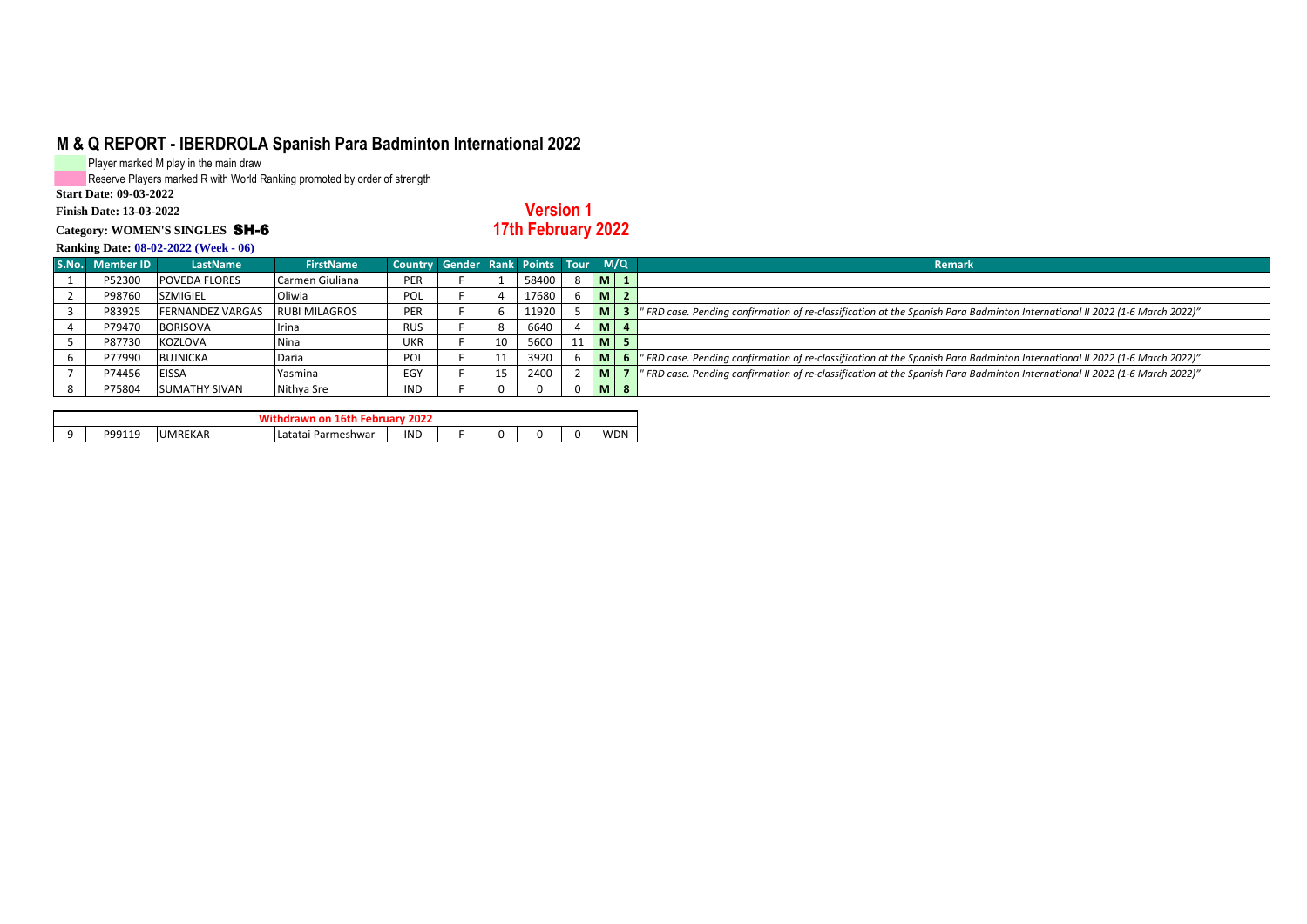Player marked M play in the main draw

Reserve Players marked R with World Ranking promoted by order of strength

**Start Date: 09-03-2022**

**Finish Date: 13-03-2022**

**Category: WOMEN'S SINGLES** SL-3

### **Version 1 17th February 2022**

| S.No. | <b>Member ID</b> | <b>LastName</b>     | <b>FirstName</b>     | <b>Country</b> | Gender Rank Points Tour |    |       |    |   | M/Q |
|-------|------------------|---------------------|----------------------|----------------|-------------------------|----|-------|----|---|-----|
|       | P65975           | <b>PARMAR</b>       | Parul Dalsukhbhai    | <b>IND</b>     |                         |    | 57190 | 13 | M |     |
|       | P86626           | <b>JOSHI</b>        | Manasi Girishchandra | <b>IND</b>     |                         |    | 48830 | 9  | M |     |
|       | P83346           | <b>IKOZYNA</b>      | Oksana               | UKR            |                         | 4  | 15770 | 12 | M |     |
| 4     | P74147           | <b>BERGERON</b>     | Coraline             | <b>FRA</b>     |                         | 6  | 10640 | 9  | M |     |
|       | P82550           | <b>MANDEEP KAUR</b> | Mandeep Kaur         | <b>IND</b>     |                         | 11 | 5130  |    | M |     |
| 6     | P68499           | <b>IMWESIGWA</b>    | Elizabeth            | UGA            |                         | 13 | 4370  | 4  | M | 6   |
|       | P52218           | lito                | Noriko               | <b>JPN</b>     |                         | 0  | 0     |    | M |     |

|   |                                        |                   | Withdrawn on 14th February 2022 |     |  |    |     |  |            |  |  |
|---|----------------------------------------|-------------------|---------------------------------|-----|--|----|-----|--|------------|--|--|
| ۵ | P52098                                 | <b>IYAMADA</b>    | lAsami                          | JPN |  |    |     |  | <b>WDN</b> |  |  |
|   | <b>Withdrawn on 16th February 2022</b> |                   |                                 |     |  |    |     |  |            |  |  |
|   | P52367                                 | <b>ISARAVANAN</b> | Amudha                          | IND |  | 24 | 950 |  | M          |  |  |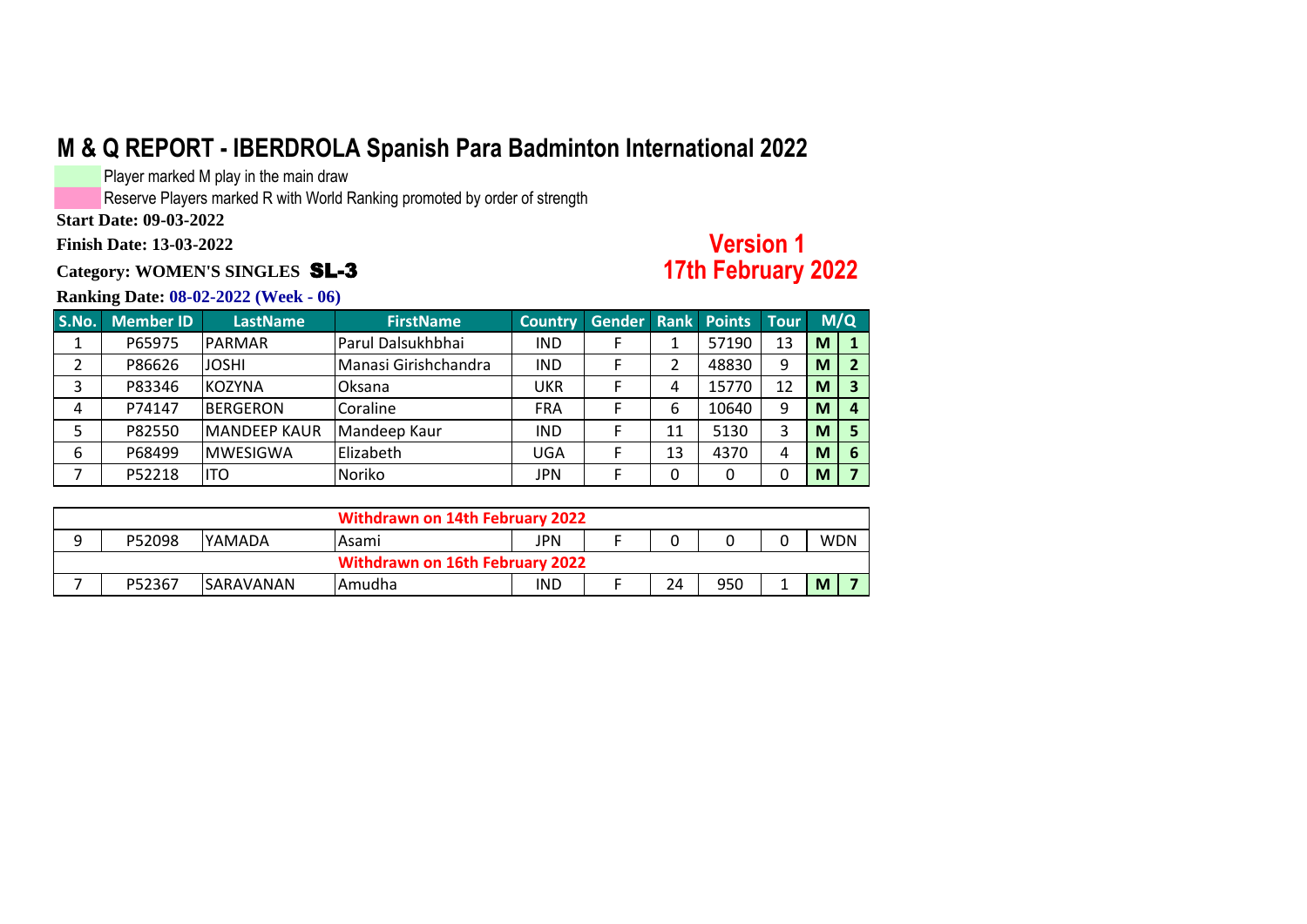Player marked M play in the main draw

Reserve Players marked R with World Ranking promoted by order of strength

**Start Date: 09-03-2022**

**Finish Date: 13-03-2022**

**Category: WOMEN'S SINGLES** SL- 4

# **Version 1 17th February 2022**

**Ranking Date: 08-02-2022 (Week - 06)**

**A decision will be made on whether this event will be combined with another in order to create a world ranking event.**

| S.No. | <b>Member ID</b> | <b>LastName</b> | <b>FirstName</b>                       | <b>Country</b> | <b>Gender Rank Points</b> |    |       | Tour |   | M/Q        |
|-------|------------------|-----------------|----------------------------------------|----------------|---------------------------|----|-------|------|---|------------|
|       | P81750           | <b>SAGOEY</b>   | <b>Helle Sofie</b>                     | <b>NOR</b>     |                           |    | 41650 | 11   | M |            |
|       | P67733           | <b>FUJINO</b>   | Haruka                                 | JPN            |                           | 4  | 40800 | 10   | M |            |
| 3     | P80253           | <b>JYOTHI</b>   | Jyothi                                 | <b>IND</b>     |                           | 14 | 7310  | 3    | M | 3          |
|       |                  |                 | <b>Withdrawn on 09th February 2022</b> |                |                           |    |       |      |   |            |
| 4     | P66200           | <b>OKORO</b>    | <b>CHINYERE LUCKY</b>                  | <b>NGR</b>     |                           | 17 | 3825  | 2    |   | <b>WDN</b> |
|       |                  |                 | <b>Withdrawn on 10th February 2022</b> |                |                           |    |       |      |   |            |
| 5     | P55712           | <b>MEIER</b>    | <b>OLIVIA</b>                          | <b>CAN</b>     |                           | 9  | 10710 |      |   | <b>WDN</b> |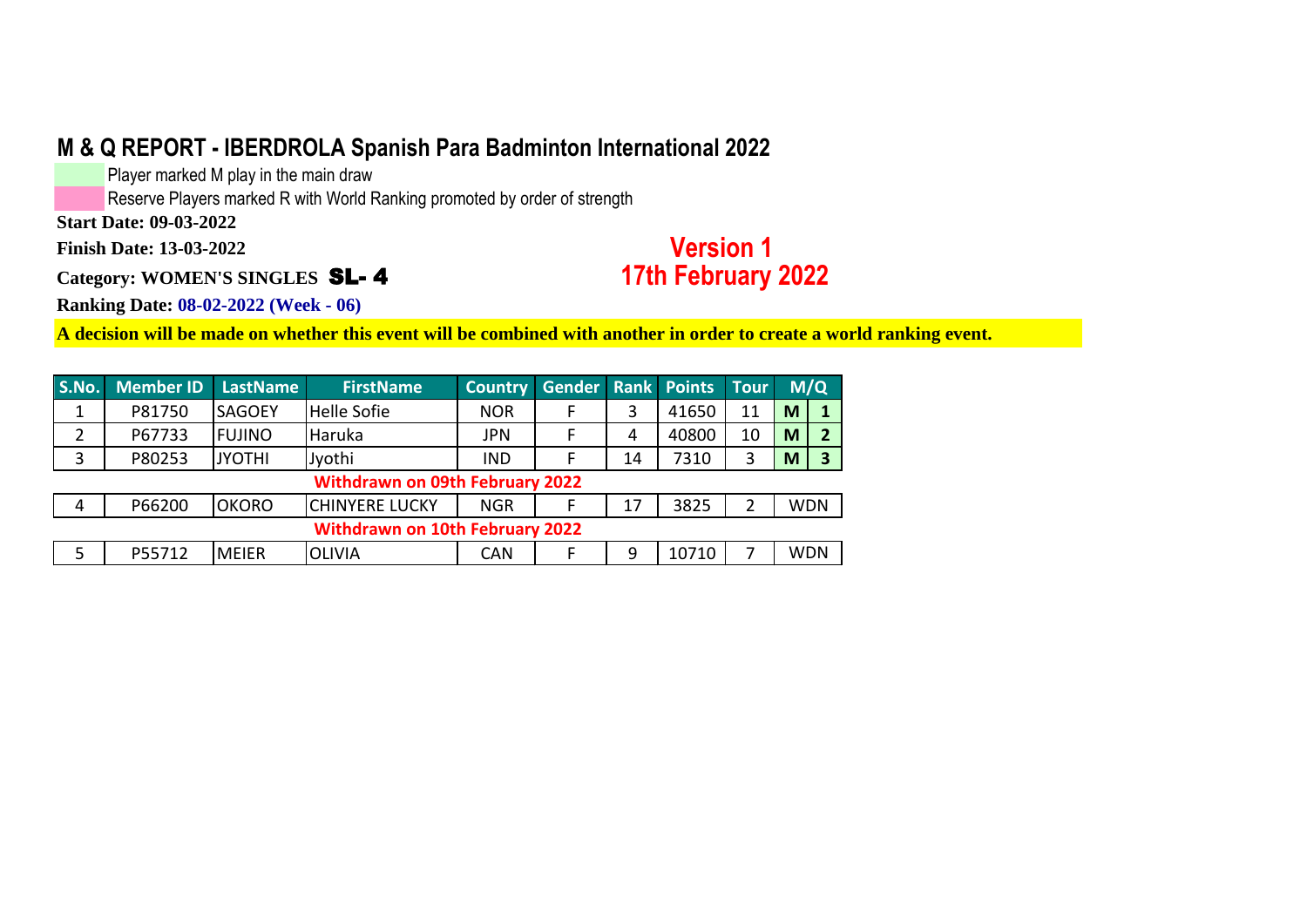Player marked M play in the main draw

Reserve Players marked R with World Ranking promoted by order of strength

**Start Date: 09-03-2022**

**Finish Date: 13-03-2022**

#### **Category: WOMEN'S SINGLES** SU-5

### **Version 1 17th February 2022**

| S.No. | Member ID | <b>LastName</b>            | <b>FirstName</b> | Country Gender Rank Points Tour |    |       |    |          | M/Q                     | <b>Remark</b>                                                 |
|-------|-----------|----------------------------|------------------|---------------------------------|----|-------|----|----------|-------------------------|---------------------------------------------------------------|
|       | P99168    | <b>KAMEYAMA</b>            | Kaede            | JPN                             | 4  | 27860 | 11 | <b>M</b> | $\blacksquare$          |                                                               |
|       | P56833    | <b>TOYODA</b>              | Mamiko           | JPN                             |    | 22400 |    | M        | $\overline{2}$          |                                                               |
|       | P64072    | <b>KOHLI</b>               | Palak            | <b>IND</b>                      | 8  | 15120 | -8 | M        | $\overline{\mathbf{3}}$ |                                                               |
|       | P98729    | <b>MONTEIRO</b>            | Beatriz          | <b>POR</b>                      | 10 | 11130 | 10 | <b>M</b> | $\overline{a}$          |                                                               |
|       | P64951    | <b>VISWANATHAN</b>         | Shanthiya        | <b>IND</b>                      | 13 | 5180  |    | M        |                         |                                                               |
|       | P67471    | DE MARCO                   | Rosa Efomo       | <b>ITA</b>                      | 14 | 4620  | 10 | <b>M</b> | 6                       |                                                               |
|       | P58622    | <b>REDKA</b>               | Ivanna           | <b>UKR</b>                      | 15 | 4130  | 13 | <b>M</b> | $\overline{\mathbf{z}}$ |                                                               |
|       | P75781    | <b>ASIIMWE</b>             | Ritah            | UGA                             | 20 | 1120  |    | <b>M</b> | 8                       |                                                               |
|       | P64733    | <b>SUGINO</b>              | Akiko            | <b>JPN</b>                      |    |       | 0  | R.       |                         |                                                               |
| 10    | P88214    | ISANDHEZ DE LECHINA TEJADA | Cristina         | <b>ESP</b>                      |    |       | 0  |          |                         | "Not eligible. Classification undetermined, no world ranking" |

|               |        |              | Withdrawn on 16th February 2022 |     |    |      |   |            |
|---------------|--------|--------------|---------------------------------|-----|----|------|---|------------|
| $\Omega$<br>٥ | P83019 | PATIL        | <b>JANOBA</b><br><b>ARATI</b>   | IND | 16 | 3500 | ۵ | <b>WDN</b> |
| 10            | P80719 | <b>PATEL</b> | Vaishali Nilesh                 | IND | 24 | 840  |   | <b>WDN</b> |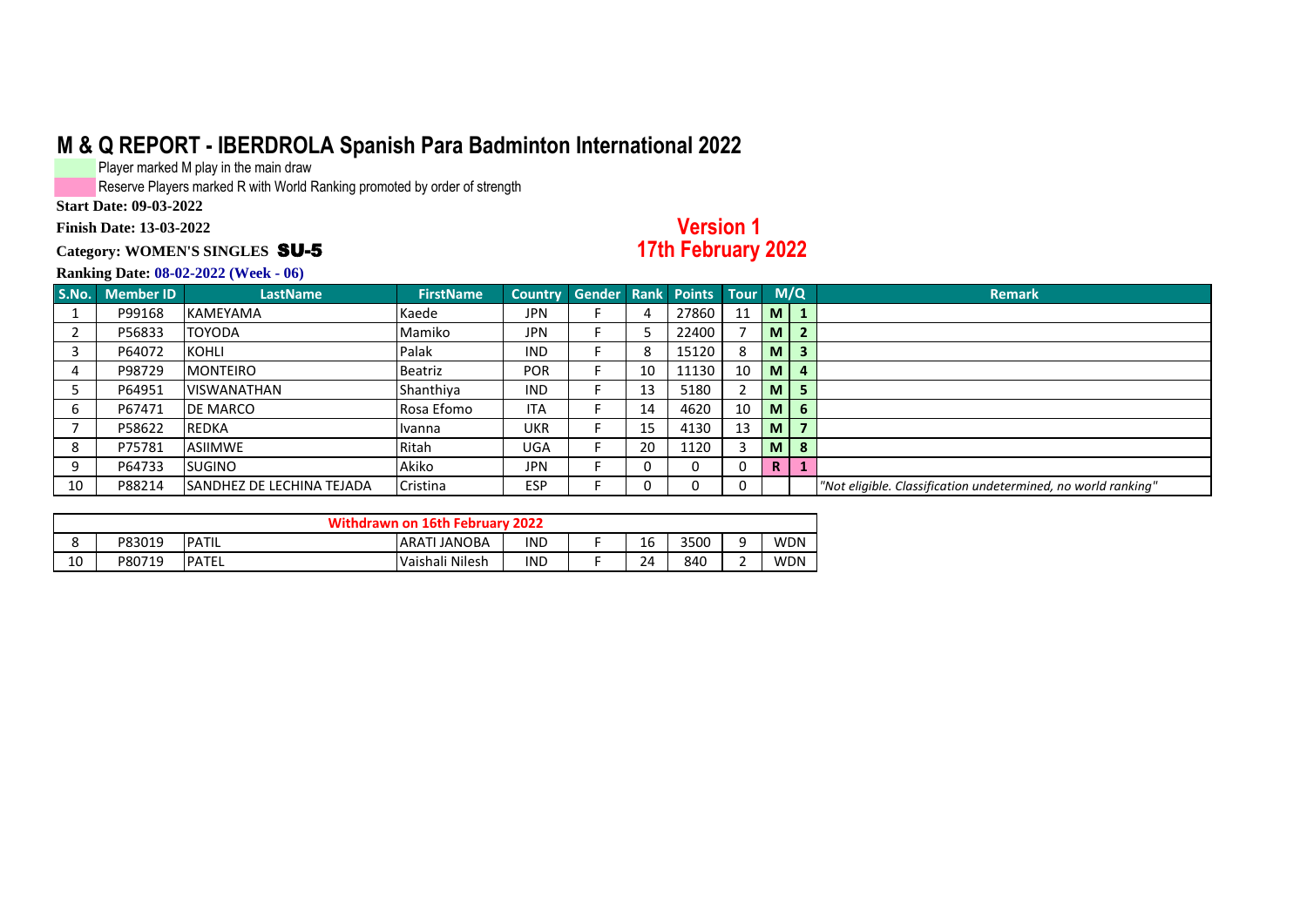Player marked M play in the main draw

Reserve Players marked R with World Ranking promoted by order of strength

**Start Date: 09-03-2022**

**Finish Date: 13-03-2022**

#### **Category: WOMEN'S SINGLES** WH-1

### **Version 1 17th February 2022**

| S.No. | <b>Member ID</b> | <b>LastName</b>   | <b>FirstName</b>                       | <b>Country</b> | <b>Gender</b> |    | <b>Rank Points Tour</b> |    | M/Q        |              | <b>Remark</b>                                                 |
|-------|------------------|-------------------|----------------------------------------|----------------|---------------|----|-------------------------|----|------------|--------------|---------------------------------------------------------------|
|       | P62024           | <b>SATOMI</b>     | Sarina                                 | JPN            |               |    | 56775                   | 9  | M          |              |                                                               |
|       | P73033           | <b>GORODETZKY</b> | Nina                                   | <b>ISR</b>     |               | 8  | 20100                   | 11 | M          |              |                                                               |
|       | P78533           | ITO               | Man-Kei                                | <b>BEL</b>     |               |    | 17175                   | 13 | M          |              |                                                               |
| 4     | P68228           | <b>ABDELLATIF</b> | Shaimaa Samy                           | EGY            |               |    | 13500                   |    | M          |              |                                                               |
|       | P68039           | IMATHEZ           | Cynthia                                | SUI            |               | 12 | 11175                   |    | M          |              |                                                               |
| 6     | P78657           | <b>KOOSZ</b>      | <b>Henriett</b>                        | <b>AUT</b>     |               | 13 | 9375                    | 9  | M          | $\mathbf{b}$ |                                                               |
|       | P59244           | <b>CHOKYU</b>     | Yuka                                   | CAN            |               | 14 | 8850                    |    | M          |              |                                                               |
| 8     | P97068           | <b>JAMES</b>      | Alphia                                 | <b>IND</b>     |               |    | $\Omega$                | 0  |            |              | "Not eligible. Classification undetermined, no world ranking" |
|       |                  |                   | <b>Withdrawn on 09th February 2022</b> |                |               |    |                         |    |            |              |                                                               |
| -9    | P59243           | <b>KNOBLAUCH</b>  | Valeska                                | GER            |               |    | 51000                   | 12 | <b>WDN</b> |              |                                                               |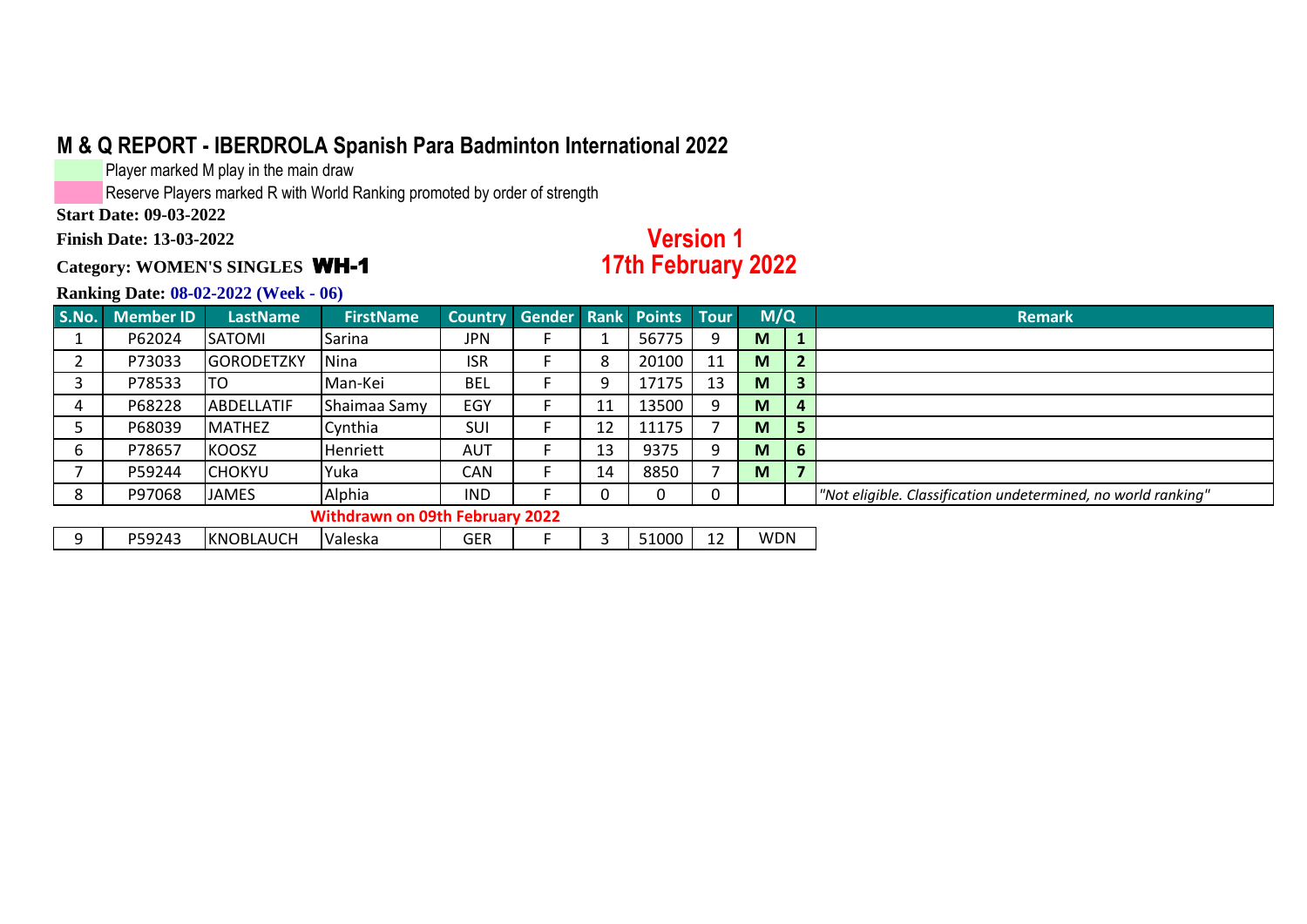Player marked M play in the main draw

Reserve Players marked R with World Ranking promoted by order of strength

**Start Date: 09-03-2022**

**Finish Date: 13-03-2022**

**Category: WOMEN'S SINGLES** WH-2

# **Version 1 17th February 2022**

|   | S.No. Member ID | LastName        | <b>FirstName</b> | <b>Country</b> | <b>Gender</b> | <b>Rank</b> | <b>Points</b> | <b>Tour</b> |   | M/Q |
|---|-----------------|-----------------|------------------|----------------|---------------|-------------|---------------|-------------|---|-----|
|   | P93887          | <b>YAMAZAKI</b> | Yuma             | JPN            |               |             | 27240         |             | M |     |
| 2 | P99116          | <b>JAUREGUI</b> | Pilar            | <b>PER</b>     |               |             | 19800         | 10          | M |     |
|   | P91048          | lgureeva        | Tatiana          | <b>RUS</b>     |               | 8           | 13440         | 6           | M |     |
| 4 | P61014          | <b>IMOHAN</b>   | AMMU             | <b>IND</b>     |               | 9           | 7800          |             | M |     |
|   | P99521          | IRENGGLI        | <b>Ilaria</b>    | <b>SUI</b>     |               | 24          | 1320          |             | M |     |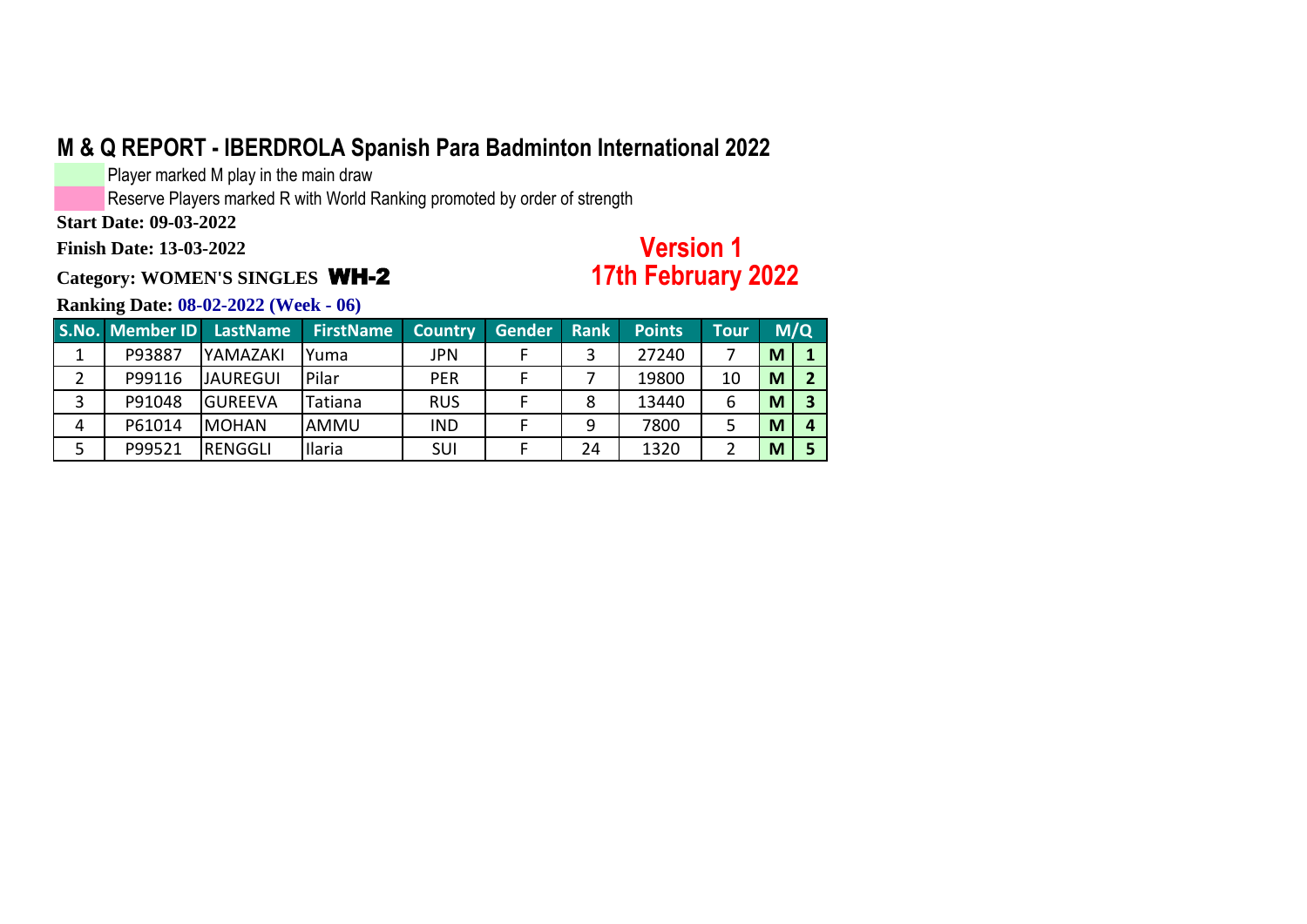Player marked M play in the main draw

Reserve Players marked R with World Ranking promoted by order of strength

**Start Date: 09-03-2022**

**Finish Date: 13-03-2022**

### **Category: MEN'S DOUBLES** SH-6

### **Version 1 17th February 2022**

| S.No. | <b>Member</b><br>ID | <b>Lastname</b>     | <b>Firstname</b>    | Country Gender Rank |   |   | <b>WR</b><br><b>Points</b> | Notional / Adjusted Tour<br><b>Points</b> |   |   | M/Q |
|-------|---------------------|---------------------|---------------------|---------------------|---|---|----------------------------|-------------------------------------------|---|---|-----|
|       | <b>P86391 NAGAR</b> |                     | Krishna             | IND                 | м |   | 22610                      |                                           | 4 | M |     |
|       |                     | P54855 MAGOTRA      | Raja                | <b>IND</b>          | м |   |                            |                                           |   |   |     |
|       |                     | P85135 NOAKES       | <b>CHARLES</b>      | <b>FRA</b>          | M | 3 | 18240                      |                                           | 4 | M |     |
|       | <b>P98243 MORAT</b> |                     | Fabien              | <b>FRA</b>          | м |   |                            |                                           |   |   |     |
| 3     |                     | P89370 SALVA TUNQUE | <b>Hector Jesus</b> | <b>PER</b>          | M |   | 0                          | 3078                                      | 0 | M | 3   |
|       | P98144              | QUISPE IGNACIO      | <b>NILTON</b>       | <b>PER</b>          | м |   |                            |                                           |   |   |     |

| Withdrawn on 16th February 2022 |        |                    |            |     |   |   |  |     |  |            |  |
|---------------------------------|--------|--------------------|------------|-----|---|---|--|-----|--|------------|--|
|                                 |        | P87664 SOLAIMALAI  | Sivarajan  | IND | M | C |  | 228 |  | <b>WDN</b> |  |
|                                 | P90127 | <b>PANDURANGAN</b> | Dhinagaran | IND | M |   |  |     |  |            |  |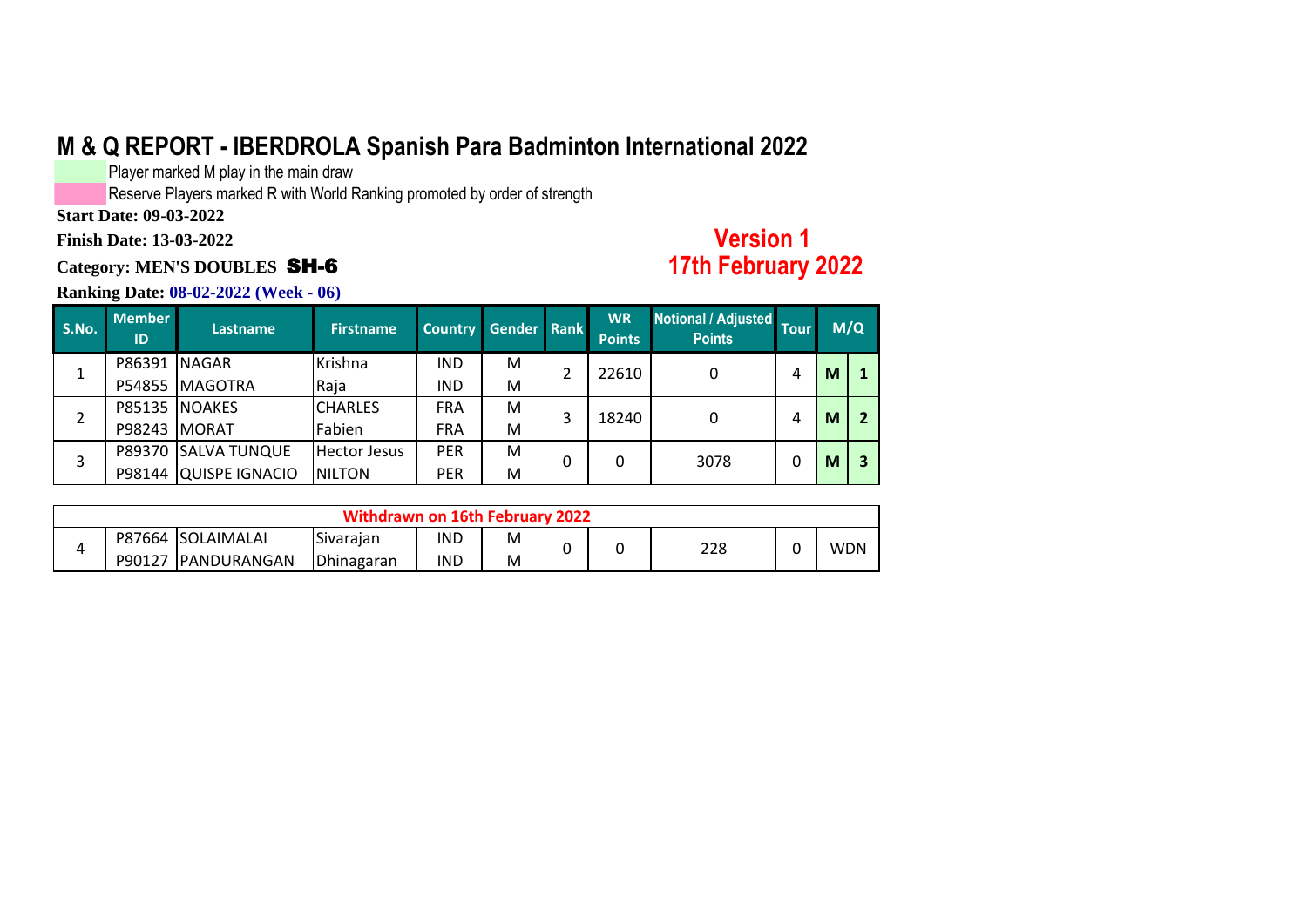Player marked M play in the main draw

Reserve Players marked R with World Ranking promoted by order of strength

**Start Date: 09-03-2022**

**Finish Date: 13-03-2022**

### **Category: MEN'S DOUBLES** SL - 3 & SL - 4

#### **Ranking Date: 08-02-2022 (Week - 06)**

#### **S.No. Member ID Lastname Firstname Country Gender Rank WR Points Notional / Adjusted Points Tour** P84161 SARKAR Manoj ND M P63237 BHAGAT Pramod IND M P70490 NITESH Kumar IND M P99394 TARUN Tarun ITarun IND M P80289 ANSARI Mohammad Arwaz IND M P88674 BISOYEE | Deep Ranjan | IND | M P82317 DE VINATEA Pedro Pablo Pablo PER M P67108 BANCES MORALES Renzo Diquez PER | M P64915 NNANNA Chigozie Jeremiah NGR M P74457 EZE CHUKWUEBUKA SUNDAY NGR M 0 0 **M/Q** 1 | 58820 | 0 | 12 | **M** | **1 2 M**  $\Omega$ 7820 2 12512 10370 16592 2 31260 1 2 3 WDN 5 **M Withdrawn on 09th February 2022**  $\Omega$ 3 10 14 **3** 4 **M 12512 M M 12512 M M M 12512 M M M 12512 M M 4**  $5 \left[ \frac{10033}{27} \right]_{\text{ST}}$

**Version 1** 

**17th February 2022**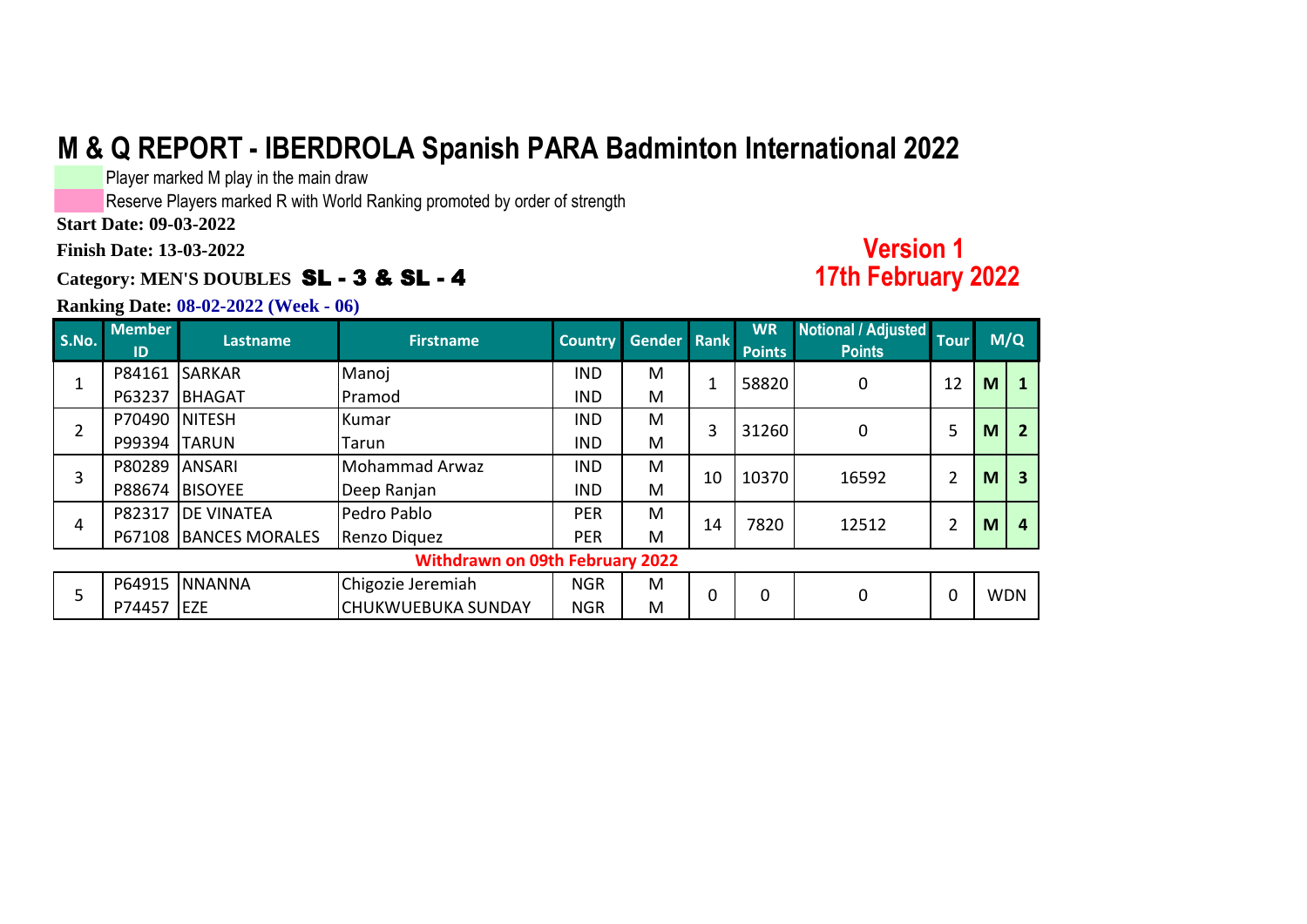Player marked M play in the main draw

Reserve Players marked R with World Ranking promoted by order of strength

**Start Date: 09-03-2022**

**Finish Date: 13-03-2022**

### **Category: MEN'S DOUBLES** SU - 5

#### **Ranking Date: 08-02-2022 (Week - 06)**

| <b>Version 1</b>     |
|----------------------|
| <b>17th February</b> |

**17th February 2022**

| S.No. | <b>Member</b><br>ID | <b>Lastname</b>   | <b>Firstname</b> | <b>Country</b> | Gender | <b>Rank</b> | <b>WR</b><br><b>Points</b> | Notional / Adjusted<br><b>Points</b> | <b>Tour</b> |   | M/Q            |
|-------|---------------------|-------------------|------------------|----------------|--------|-------------|----------------------------|--------------------------------------|-------------|---|----------------|
| 1     | P61504              | <b>CHEAH</b>      | Liek Hou         | <b>MAS</b>     | М      | 3           | 48000                      | 0                                    | 5           | M |                |
|       | P79983              | <b>AHMAD AZRI</b> | Mohamad Faris    | <b>MAS</b>     | M      |             |                            |                                      |             |   |                |
| 2     | P60840              | <b>KUMAR</b>      | Raj              | <b>IND</b>     | M      | 11          | 18480                      | 29568                                | 2           | M | $\overline{2}$ |
|       | P80296              | <b>BARETHA</b>    | Chirag           | <b>IND</b>     | M      |             |                            |                                      |             |   |                |
| 3     | P54838              | <b>DONTSOV</b>    | Oleg             | <b>RUS</b>     | M      | 9           | 21480                      | $\mathbf{0}$                         | 11          | M | 3              |
|       | P99718              | <b>KULIKOV</b>    | Pavel            | <b>RUS</b>     | M      |             |                            |                                      |             |   |                |
|       | P85166              | <b>MAKKAR</b>     | <b>HARDIK</b>    | <b>IND</b>     | M      | $\mathbf 0$ | $\Omega$                   | 9696                                 | 0           |   | 4              |
| 4     | P91201              | <b>RAGUPATHI</b>  | Ruthick          | <b>IND</b>     | M      |             |                            |                                      |             | M |                |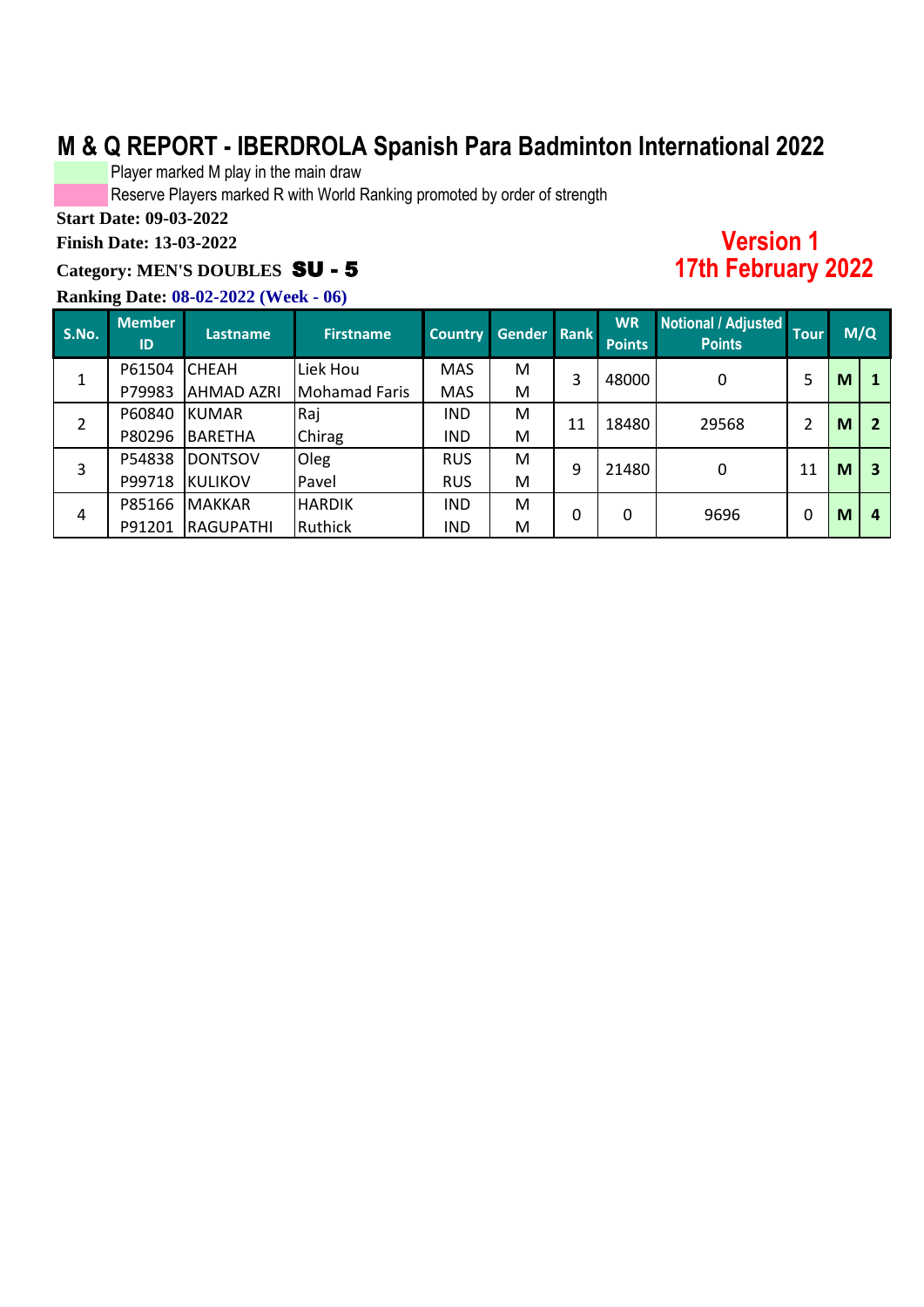Player marked M play in the main draw

Reserve Players marked R with World Ranking promoted by order of strength

**Start Date: 09-03-2022**

**Finish Date: 13-03-2022**

### **Category: MEN'S DOUBLES** WH-1 & WH-2

#### **Ranking Date: 08-02-2022 (Week - 06)**

# **Version 1 17th February 2022**

| S.No.          | <b>Member</b><br>ID | Lastname                 | <b>Firstname</b>      | <b>Country</b>  | Gender Rank |             | <b>WR</b><br><b>Points</b> | <b>Notional / Adjusted</b><br><b>Points</b> | <b>Tour</b>    |   | M/Q            |
|----------------|---------------------|--------------------------|-----------------------|-----------------|-------------|-------------|----------------------------|---------------------------------------------|----------------|---|----------------|
| $\mathbf{1}$   | P68052              | <b>JAKOBS</b>            | Thomas                | <b>FRA</b>      | M           | 8           | 15950                      | 0                                           | 12             | M | 1              |
|                | P76327              | <b>TOUPE</b>             | David                 | <b>FRA</b>      | M           |             |                            |                                             |                |   |                |
| $\overline{2}$ | P62484              | <b>LEVI</b>              | Amir                  | <b>ISR</b>      | M           | $\Omega$    | $\mathbf 0$                | 10544                                       | $\mathbf 0$    | M | $\overline{2}$ |
|                | P63031              | AFINOGENOV               | Konstantin            | <b>RUS</b>      | M<br>M      |             |                            |                                             |                |   |                |
| 3              | P74577              | <b>WANDSCHNEIDER</b>     | <b>Thomas</b>         | <b>GER</b>      | 17<br>M     |             | 6270                       | 10032                                       | $\overline{2}$ | M | 3              |
|                | P95625              | <b>HELLMANN</b>          | <b>Rick Cornell</b>   | <b>GER</b>      |             | M<br>15     |                            |                                             |                |   |                |
| $\overline{4}$ | P72996              | <b>ALE</b>               | Prem Kumar            | <b>IND</b>      |             |             | 9405                       | 0                                           | 7              | M | 4              |
|                | P80028              | <b>HUBAIDA</b>           | Abu                   | <b>IND</b>      | M           |             |                            |                                             |                |   |                |
| 5              | P80293              | MURAYAMA                 | Hiroshi               | <b>JPN</b>      | M           | $\Omega$    | 0                          | 6864                                        | 0              | M | 5              |
|                | P66996              | <b>MATSUMOTO</b>         | Takumi                | <b>JPN</b>      | M           |             |                            |                                             |                |   |                |
| 6              | P53274              | <b>INISHIMURA</b>        | <b>KEITA</b>          | <b>JPN</b>      | M           |             | 0                          | 6864                                        | 0              | M | 6              |
|                | P62520              | <b>KAJIWARA</b>          | <b>DAIKI</b>          | <b>JPN</b>      | M           | $\Omega$    |                            |                                             |                |   |                |
| $\overline{7}$ | P75698              | <b>CANO</b>              | Rodolfo               | <b>BRA</b>      | M           | $\Omega$    | 0                          | 5302                                        | 0              | M | 7              |
|                | P82543              | <b>GODOY</b>             | Julio Cesar           | <b>BRA</b>      | M           |             |                            |                                             |                |   |                |
| 8              | P98544              | <b>IRAMLI</b>            | Muhammad Ikhwan       | <b>MAS</b>      | M           | 40          | 1100                       | 1760                                        | $\overline{2}$ | M | 8              |
|                | P77494              | <b>NOORLAN</b>           | Noor Azwan            | <b>MAS</b>      | M           |             |                            |                                             |                |   |                |
| 9              | P92025              | <b>FERNANDEZ</b>         | Ignacio               | <b>ESP</b>      | M           | 52          | 550                        | 1463                                        | $\mathbf 1$    | M | 9              |
|                | P79119              | <b>CARRION RODRIGUEZ</b> | Jordi                 | <b>ESP</b><br>M |             |             |                            |                                             |                |   |                |
|                |                     |                          | <b>Partner Wanted</b> |                 |             |             |                            |                                             |                |   |                |
| 10             | P74697              | <b>FOLLETT</b>           | David                 | <b>ENG</b>      | M           | $\mathbf 0$ | 0                          | $\mathbf 0$                                 | Unassigned     |   |                |
| 11             | P87817              | FERRIGNO                 | Yuri                  | <b>ITA</b>      | M           | 0           | 0                          | 0                                           | Unassigned     |   |                |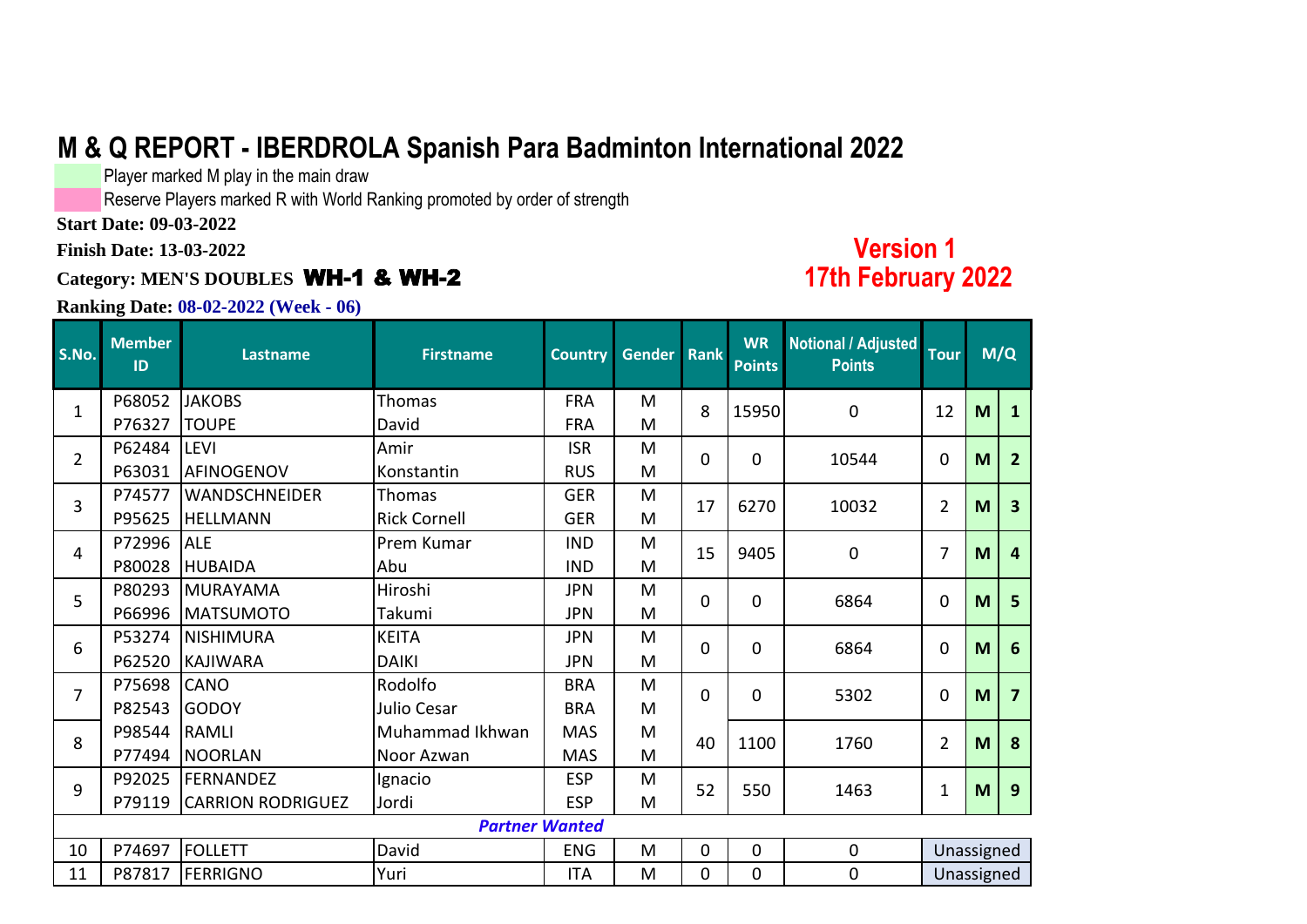Player marked M play in the main draw

Reserve Players marked R with World Ranking promoted by order of strength

### **Start Date: 09-03-2022**

**Finish Date: 13-03-2022**

#### **Category: WOMEN'S DOUBLES** SL-3 & SU-5

### **Version 1 17th February 2022**

| S.No.          | <b>Member</b><br>ID | Lastname,          | <b>Firstname</b>                                | <b>Country</b> | Gender Rank |    | <b>WR</b><br><b>Points</b> | Notional / Adjusted<br><b>Points</b> | <b>Tour</b> |            | M/Q |
|----------------|---------------------|--------------------|-------------------------------------------------|----------------|-------------|----|----------------------------|--------------------------------------|-------------|------------|-----|
| $\overline{ }$ | P55692              | <b>NOEL</b>        | Faustine                                        | <b>FRA</b>     | F           | 5  | 28440                      | 0                                    | 11          | M          |     |
|                | P76142              | <b>MORIN</b>       | Lenaig                                          | <b>FRA</b>     | F           |    |                            |                                      |             |            |     |
| $\overline{2}$ | P65975              | <b>PARMAR</b>      | Parul Dalsukhbhai                               | <b>IND</b>     | F           |    | 14760                      | 0                                    | 8           | M          | 2   |
|                | P64072              | <b>KOHLI</b>       | <b>Palak</b>                                    | <b>IND</b>     | F           |    |                            |                                      |             |            |     |
| 3              | P86626              | <b>JOSHI</b>       | Manasi Girishchandra                            | <b>IND</b>     | F           | 18 | 3780                       | 10080                                |             | M          | 3   |
|                | P64951              | <b>VISWANATHAN</b> | Shanthiya                                       | <b>IND</b>     |             |    |                            |                                      |             |            |     |
| 4              | P75781              | <b>ASIIMWE</b>     | Ritah                                           | <b>UGA</b>     | F           | 43 | 360                        | 576                                  | 2           | M          | 4   |
|                | P68499              | <b>MWESIGWA</b>    | Elizabeth                                       | <b>UGA</b>     |             |    |                            |                                      |             |            |     |
|                |                     |                    | <b>Entry from two MA's (Not Approved by MA)</b> |                |             |    |                            |                                      |             |            |     |
| 5              | P98729              | <b>MONTEIRO</b>    | <b>Beatriz</b>                                  | <b>POR</b>     |             | 0  | 0                          | 0                                    |             | Unassigned |     |
|                | P73793              | <b>NAUDIN</b>      | Catherine                                       | <b>FRA</b>     |             |    |                            |                                      |             |            |     |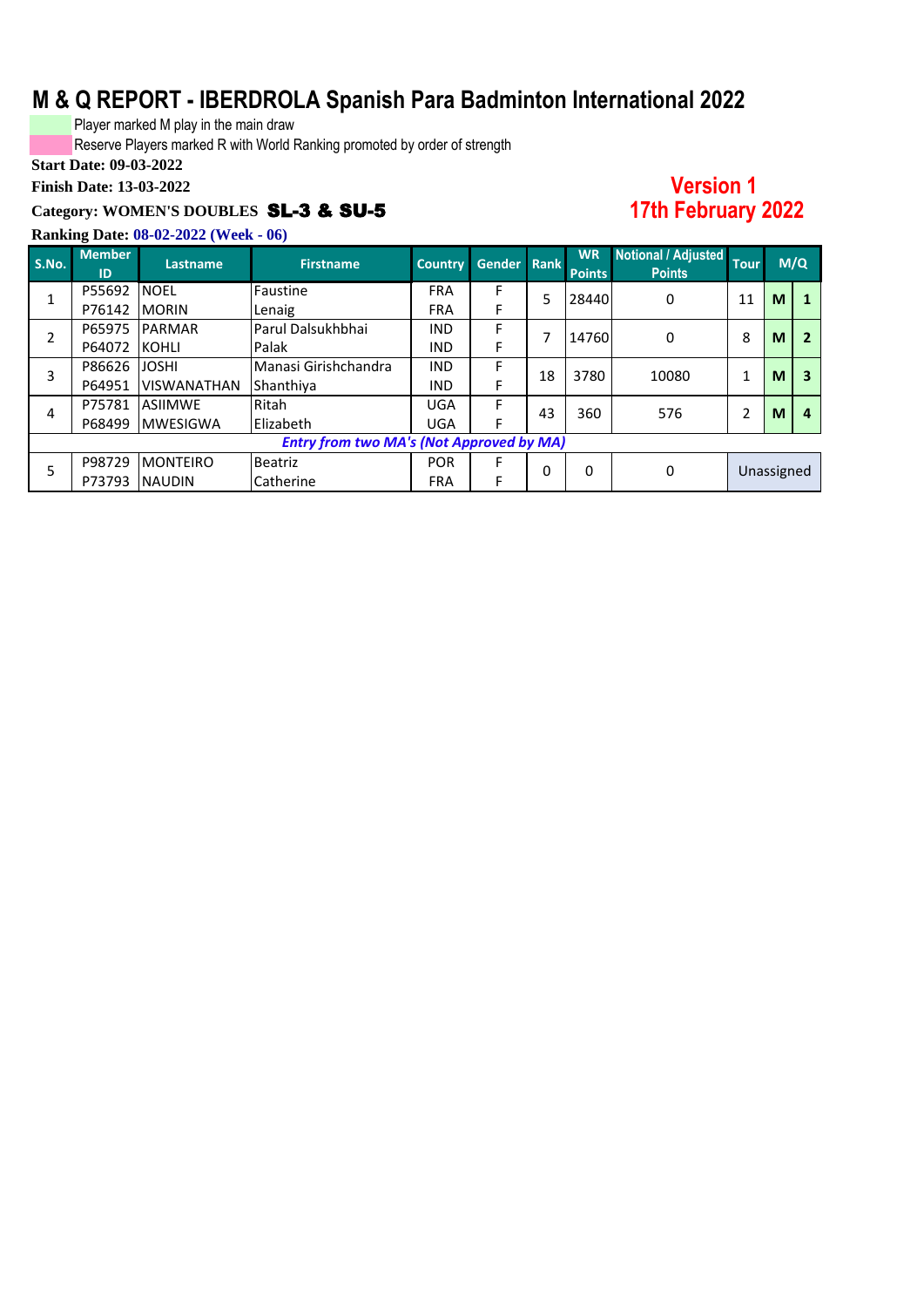Player marked M play in the main draw

Reserve Players marked R with World Ranking promoted by order of strength

**Start Date: 09-03-2022**

**Finish Date: 13-03-2022**

### **Category: WOMEN'S DOUBLES** WH-1 & WH-2

### **Version 1 17th February 2022**

| <b>S.No.</b>   | <b>Member</b><br>ID | <b>Lastname</b>  | <b>Firstname</b>                                | <b>Country</b> | Gender Rank           |                | <b>WR</b><br><b>Points</b> | Notional / Adjusted<br><b>Points</b> | <b>Tour</b> |         | M/Q            |
|----------------|---------------------|------------------|-------------------------------------------------|----------------|-----------------------|----------------|----------------------------|--------------------------------------|-------------|---------|----------------|
| 1              | P62024              | <b>SATOMI</b>    | Sarina                                          | <b>JPN</b>     | F                     | 1              | 56440                      | 0                                    | 7           | M       | 1              |
|                | P93887              | YAMAZAKI         | Yuma                                            | <b>JPN</b>     | F                     |                |                            |                                      |             |         |                |
| 2              | P99116              | <b>JAUREGUI</b>  | Pilar                                           | <b>PER</b>     | F                     | 10             | 9860                       | 0                                    | 5           | M       | $\overline{2}$ |
|                | P59244              | <b>CHOKYU</b>    | Yuka                                            | <b>CAN</b>     | F                     |                |                            |                                      |             |         |                |
| 3              | P99521              | <b>RENGGLI</b>   | Ilaria                                          | <b>SUI</b>     | F                     | 23             | 1700                       | 4539                                 |             |         |                |
|                | P78657              | <b>KOOSZ</b>     | Henriett                                        | <b>AUT</b>     | F                     |                |                            |                                      | 1           | M       | 3              |
|                |                     |                  | <b>Entry from two MA's (Not Approved by MA)</b> |                |                       |                |                            |                                      |             |         |                |
| $\overline{4}$ | P78533              | <b>TO</b>        | Man-Kei                                         | <b>BEL</b>     | F                     | 0              | 0                          |                                      |             |         |                |
|                | P59243              | <b>KNOBLAUCH</b> | Valeska                                         | <b>GER</b>     | F                     |                |                            | 0                                    | Unassigned  |         |                |
|                |                     |                  |                                                 |                | <b>Partner Wanted</b> |                |                            |                                      |             |         |                |
| 5              | P78657              | <b>KOOSZ</b>     | Henriett                                        | <b>AUT</b>     | F                     | $\overline{0}$ | 0                          | 0                                    |             | Removed |                |
| 6              | P68039              | <b>MATHEZ</b>    | Cynthia                                         | <b>SUI</b>     | F                     | 0              | 0                          | 0                                    | Unassigned  |         |                |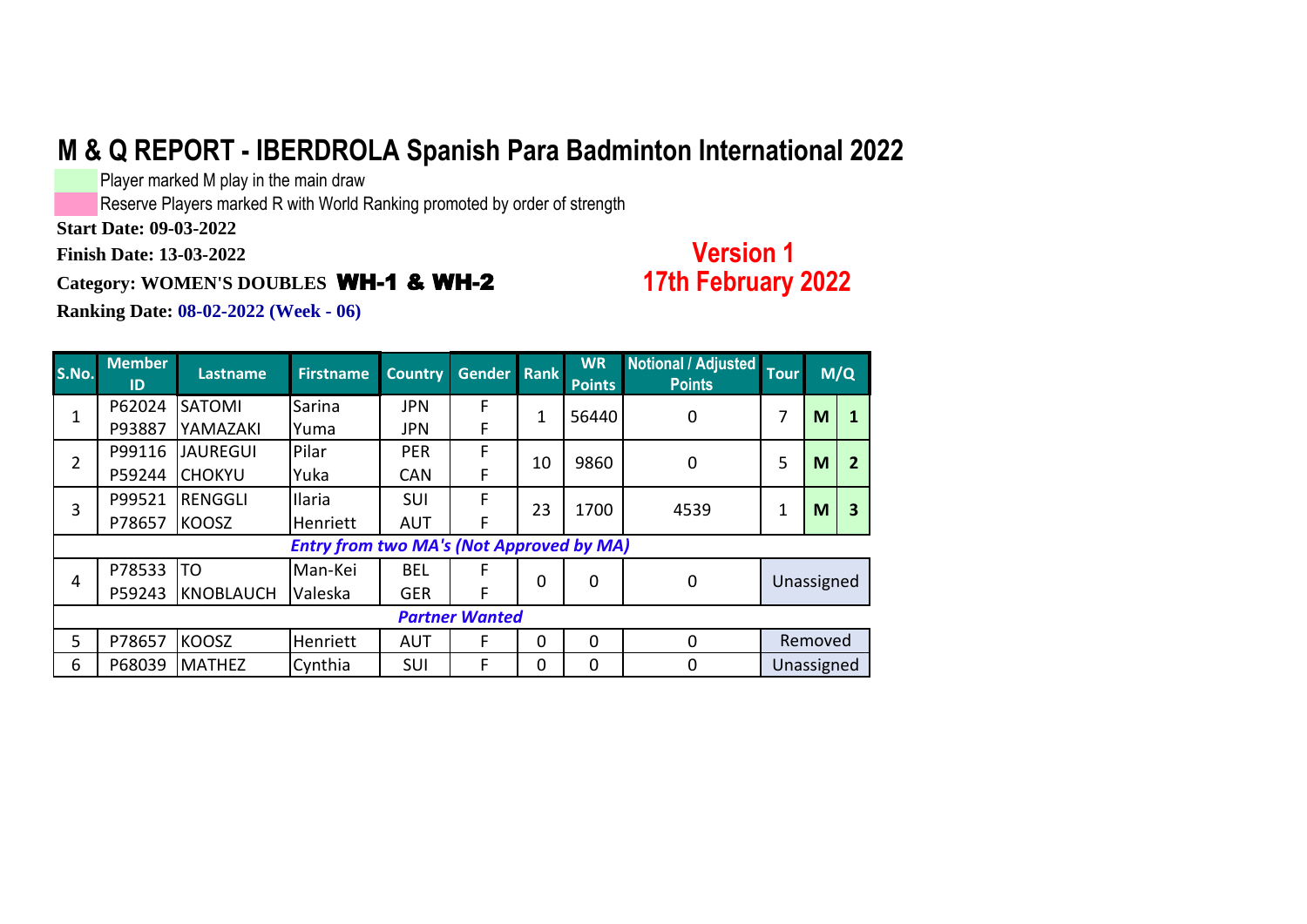Player marked M play in the main draw

Reserve Players marked R with World Ranking promoted by order of strength

**Start Date: 09-03-2022**

#### **Finish Date: 13-03-2022**

#### **Category: WOMEN'S DOUBLES** SH-6

#### **Ranking Date: 08-02-2022 (Week - 06)**

#### **S.No. Member ID Lastname Firstname Country Gender Rank WR Points Notional / Adjusted Points Tour** P52300 POVEDA FLORES Carmen Giuliana | PER F P83925 FERNANDEZ VARGAS RUBI MILAGROS PER F P77990 BUJNICKA Daria POL F P98760 SZMIGIEL | Oliwia | POL | F **M/Q** 0 0 0 21312 0 <mark>M 1</mark>  $M$  2 1 2 199270  $\frac{1}{2}$  108760  $\frac{1}{2}$  108760  $\frac{1}{2}$  108760  $\frac{1}{2}$  10880  $\frac{1}{2}$  11880  $\frac{1}{2}$  11880 4 10400 11880 3

| Withdrawn on 16th February 2022 |        |                       |                    |            |  |  |  |  |  |            |  |
|---------------------------------|--------|-----------------------|--------------------|------------|--|--|--|--|--|------------|--|
|                                 | P75804 | <b>ISUMATHY SIVAN</b> | Nithya Sre         | <b>IND</b> |  |  |  |  |  | <b>WDN</b> |  |
|                                 | P99119 | <b>UMREKAR</b>        | Latatai Parmeshwar | <b>IND</b> |  |  |  |  |  |            |  |

**Version 1 17th February 2022**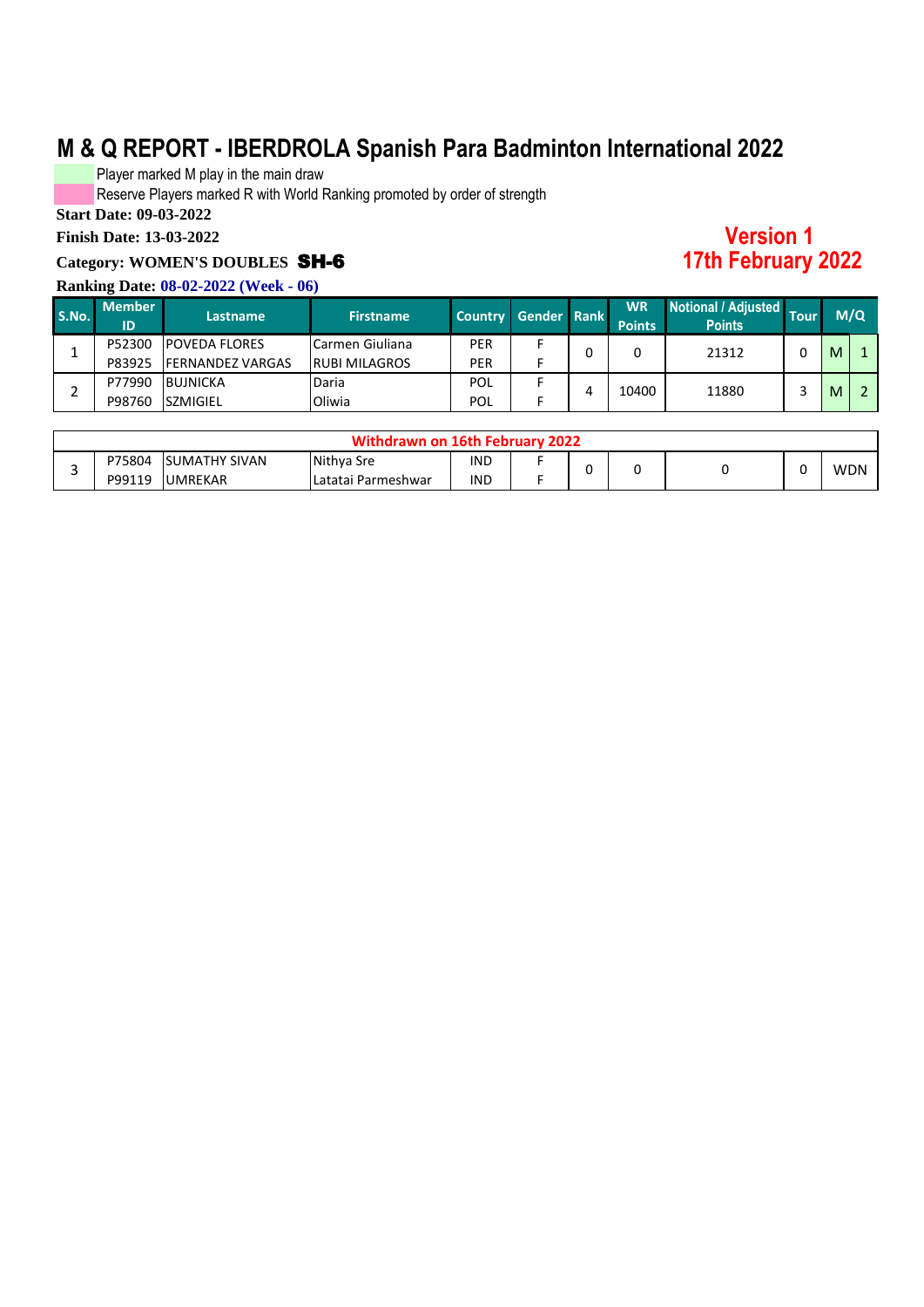Player marked M play in the main draw

Reserve Players marked R with World Ranking promoted by order of strength

**Start Date: 09-03-2022**

#### **Finish Date: 13-03-2022 Category: MIXED DOUBLES** SH-6

**Version 1 17th February 2022**

| S.NO. | <b>Member</b><br>ID | Lastname                | <b>Firstname</b>     | Country Gender Rank   |   |          | <b>WR</b><br><b>Points</b> | Notional / Adjusted Tour<br><b>Points</b> |            |   | M/Q | Remark                                                                                                                     |
|-------|---------------------|-------------------------|----------------------|-----------------------|---|----------|----------------------------|-------------------------------------------|------------|---|-----|----------------------------------------------------------------------------------------------------------------------------|
|       |                     | P70025 MEKHDIEV         | Alexander            | <b>RUS</b>            | M | 15       | 8140                       | 21719                                     |            |   |     |                                                                                                                            |
|       |                     | P79470 BORISOVA         | Irina                | <b>RUS</b>            |   |          |                            |                                           |            |   |     |                                                                                                                            |
|       |                     | P98144 QUISPE IGNACIO   | <b>NILTON</b>        | <b>PER</b>            | M | $\Omega$ |                            | 21312                                     | 0          | M |     |                                                                                                                            |
|       |                     | P52300 POVEDA FLORES    | Carmen Giuliana      | PER                   |   |          |                            |                                           |            |   |     |                                                                                                                            |
|       | P98243 MORAT        |                         | Fabien               | <b>FRA</b>            | M | 17       | 7400                       | 19721                                     |            |   |     |                                                                                                                            |
|       |                     | P98760 SZMIGIEL         | Oliwia               | POL                   |   |          |                            |                                           |            |   |     |                                                                                                                            |
|       |                     | P89370 SALVA TUNQUE     | <b>Hector Jesus</b>  | PER                   | M | b        | 15170                      | 17353                                     | 3          | M |     |                                                                                                                            |
|       |                     | P83925 FERNANDEZ VARGAS | <b>RUBI MILAGROS</b> | PER                   |   |          |                            |                                           |            |   |     | "FRD case. Pending confirmation of re-classification at the Spanish Para Badminton International II 2022 (1-6 March 2022)" |
|       |                     |                         |                      | <b>Partner Wanted</b> |   |          |                            |                                           |            |   |     |                                                                                                                            |
|       |                     | P77990 BUJNICKA         | Daria                | POL                   |   | 0        |                            |                                           | Unassigned |   |     |                                                                                                                            |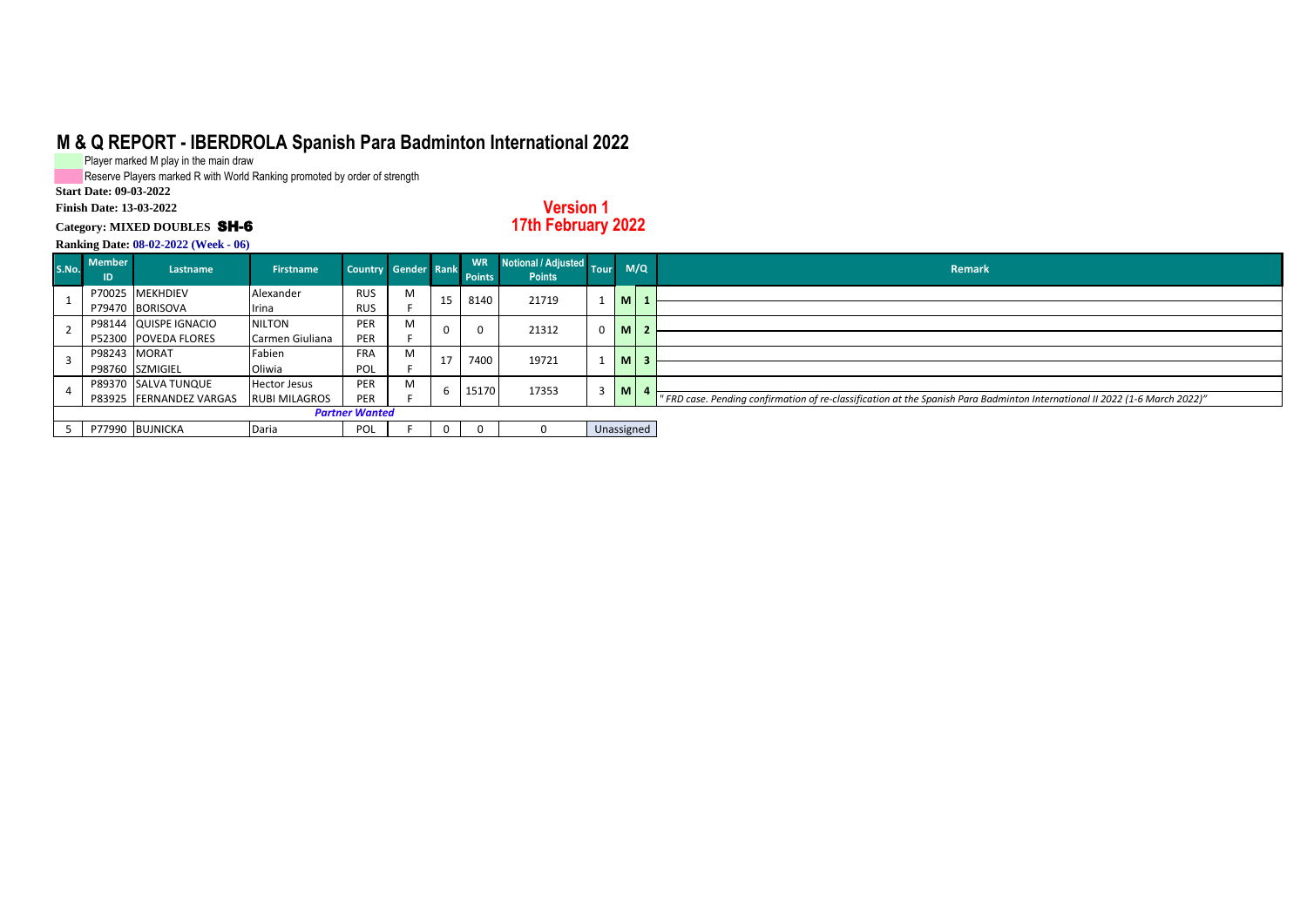Player marked M play in the main draw

Reserve Players marked R with World Ranking promoted by order of strength

**Start Date: 09-03-2022**

#### **Finish Date: 13-03-2022**

#### **Category: MIXED DOUBLES** SL-3 & SU-5

#### **Ranking Date: 08-02-2022 (Week - 06)**

| S.No.          | <b>Member</b><br>ID | <b>Lastname</b>     | <b>Firstname</b>     | <b>Country</b> | Gender Rank |                | <b>WR Points</b> | <b>Notional / Adjusted</b><br><b>Points</b> | <b>Tour</b>                                                                                                                           |                                                                                               |                         |
|----------------|---------------------|---------------------|----------------------|----------------|-------------|----------------|------------------|---------------------------------------------|---------------------------------------------------------------------------------------------------------------------------------------|-----------------------------------------------------------------------------------------------|-------------------------|
| $\mathbf{1}$   | P74923              | <b>MAZUR</b>        | Lucas                | <b>FRA</b>     | M           | $\overline{2}$ | 43000            | $\pmb{0}$                                   |                                                                                                                                       |                                                                                               | $\mathbf{1}$            |
|                | P55692              | <b>NOEL</b>         | Faustine             | <b>FRA</b>     | F           |                |                  |                                             |                                                                                                                                       |                                                                                               |                         |
| $\overline{2}$ | P65687              | <b>POTT</b>         | Jan-Niklas           | <b>GER</b>     | M           | $\overline{4}$ | 27700            | $\mathbf 0$                                 |                                                                                                                                       |                                                                                               | $\overline{2}$          |
|                | P99887              | <b>SEIBERT</b>      | Katrin               | <b>GER</b>     | F           |                |                  |                                             |                                                                                                                                       |                                                                                               |                         |
| 3              | P91201              | <b>RAGUPATHI</b>    | <b>Ruthick</b>       | <b>IND</b>     | M           | 13             | 8100             | 21600                                       |                                                                                                                                       |                                                                                               | $\overline{\mathbf{3}}$ |
|                | P86626              | <b>JOSHI</b>        | Manasi Girishchandra | <b>IND</b>     | F           |                |                  |                                             |                                                                                                                                       |                                                                                               |                         |
| 4              | P60840              | <b>KUMAR</b>        | Raj                  | <b>IND</b>     | ${\sf M}$   | 5              | 20700            | 0                                           |                                                                                                                                       |                                                                                               | $\overline{4}$          |
|                | P65975              | PARMAR              | Parul Dalsukhbhai    | <b>IND</b>     | F           |                |                  |                                             |                                                                                                                                       |                                                                                               |                         |
| 5              | P63237              | <b>BHAGAT</b>       | Pramod               | <b>IND</b>     | ${\sf M}$   | 14             | 7700             | 12320                                       |                                                                                                                                       |                                                                                               | $5\phantom{1}$          |
|                | P64072              | <b>KOHLI</b>        | Palak                | <b>IND</b>     | F           |                |                  |                                             |                                                                                                                                       |                                                                                               |                         |
| 6              | P81621              | <b>FUJIHARA</b>     | Daisuke              | <b>JPN</b>     | ${\sf M}$   | 12             | 9300             | 10630                                       |                                                                                                                                       |                                                                                               | $6\phantom{1}6$         |
|                | P64733              | <b>SUGINO</b>       | Akiko                | <b>JPN</b>     | F           |                |                  |                                             | 13<br>11<br>$\mathbf{1}$<br>11<br>$\overline{2}$<br>3<br>$\overline{2}$<br>5<br>11<br>0<br>$\overline{2}$<br>4<br>0<br>$\overline{2}$ |                                                                                               |                         |
| $\overline{7}$ | P99718              | <b>KULIKOV</b>      | Pavel                | <b>RUS</b>     | M           | 21             | 5100             | 8160                                        |                                                                                                                                       |                                                                                               | $\overline{7}$          |
|                | P76142              | <b>MORIN</b>        | Lenaig               | <b>FRA</b>     | F           |                |                  |                                             |                                                                                                                                       | M/Q<br>M<br>M<br>M<br>M<br>M<br>M<br>M<br>M<br>M<br>M<br>M<br>M<br>$\mathbf R$<br>$\mathbf R$ |                         |
| 8              | P67854              | <b>NILSSON</b>      | Rickard              | <b>SWE</b>     | M           | 18             | 5800             | 0                                           |                                                                                                                                       |                                                                                               | 8                       |
|                | P81750              | <b>SAGOEY</b>       | <b>Helle Sofie</b>   | <b>NOR</b>     | F           |                |                  |                                             |                                                                                                                                       |                                                                                               |                         |
| 9              | P77330              | <b>CHYRKOV</b>      | Oleksandr            | <b>UKR</b>     | M           | 22             | 4850             | $\mathbf 0$                                 |                                                                                                                                       |                                                                                               | 9                       |
|                | P58622              | <b>REDKA</b>        | Ivanna               | <b>UKR</b>     | F           |                |                  |                                             |                                                                                                                                       |                                                                                               |                         |
| 10             | P96687              | <b>IMAI</b>         | Taiyo                | <b>JPN</b>     | M           | $\Omega$       | 0                | 2580                                        |                                                                                                                                       |                                                                                               | 10                      |
|                | P52218              | <b>ITO</b>          | Noriko               | <b>JPN</b>     | F           |                |                  |                                             |                                                                                                                                       |                                                                                               |                         |
| 11             | P80296              | <b>BARETHA</b>      | Chirag               | <b>IND</b>     | M           | 52             | 1000             | 1600                                        |                                                                                                                                       |                                                                                               | 11                      |
|                | P82550              | <b>MANDEEP KAUR</b> | Mandeep Kaur         | <b>IND</b>     | F           |                |                  |                                             |                                                                                                                                       |                                                                                               |                         |
| 12             | P52885              | <b>AIT BELLA</b>    | Abdoullah            | <b>FRA</b>     | M           | 48             | 1200             | 0                                           |                                                                                                                                       |                                                                                               | 12                      |
|                | P74147              | <b>BERGERON</b>     | Coraline             | <b>FRA</b>     | F           |                |                  |                                             |                                                                                                                                       |                                                                                               |                         |
| 13             | P80780              | <b>KUMAR</b>        | Umesh Vikram         | <b>IND</b>     | M           | 0              | 0                | 1200                                        |                                                                                                                                       |                                                                                               | $\mathbf{1}$            |
|                | P64951              | <b>VISWANATHAN</b>  | Shanthiya            | <b>IND</b>     | F           |                |                  |                                             |                                                                                                                                       |                                                                                               |                         |
| 14             | P61747              | <b>MUBIRU</b>       | Hassan               | <b>UGA</b>     | M           | 65             | 600              | 960                                         |                                                                                                                                       |                                                                                               | $\overline{2}$          |
|                | P68499              | <b>MWESIGWA</b>     | Elizabeth            | <b>UGA</b>     | F           |                |                  |                                             |                                                                                                                                       |                                                                                               |                         |

**Version 1 17th February 2022**